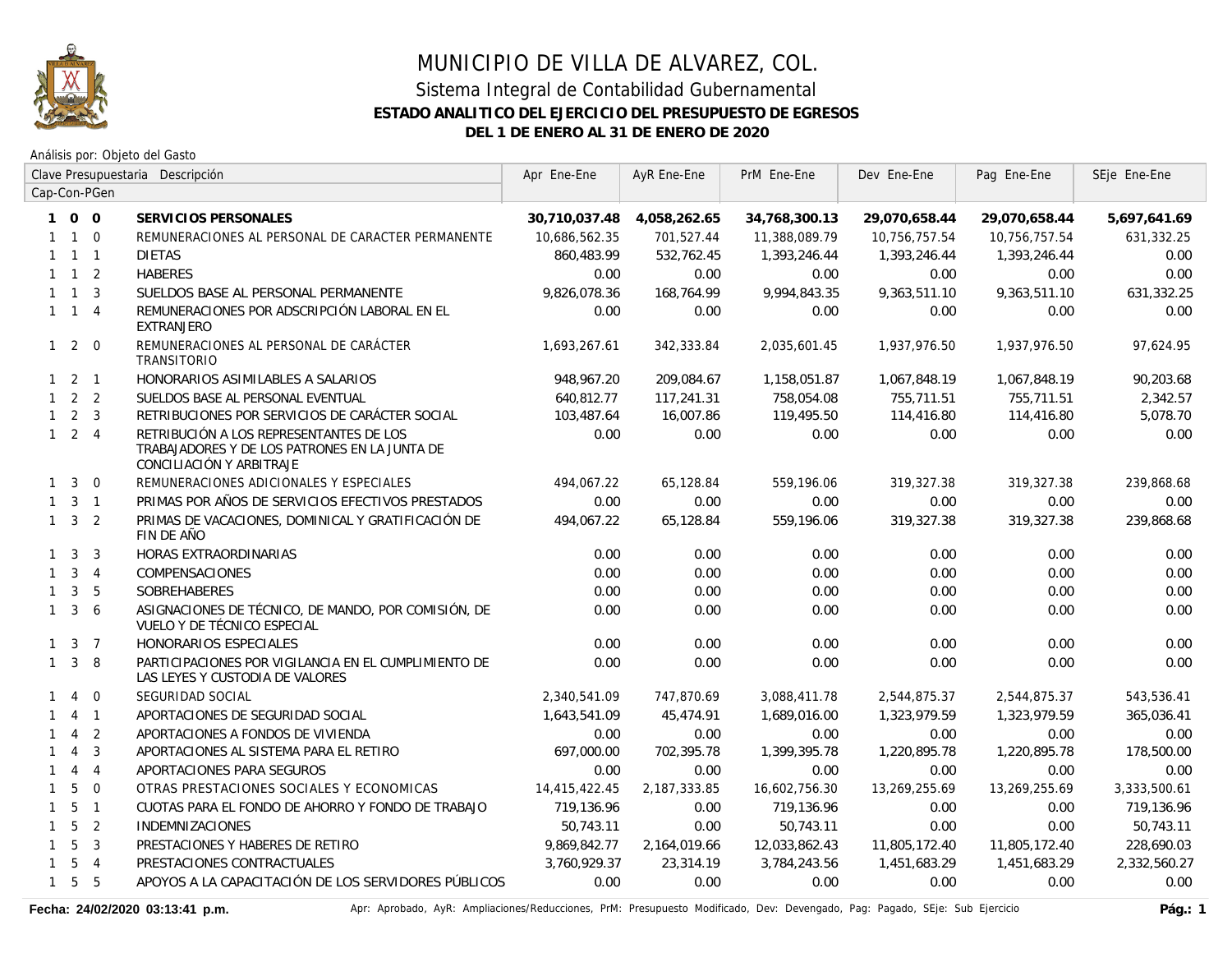

Análisis por: Objeto del Gasto

|                |                     | Clave Presupuestaria Descripción |                                                                                              | Apr Ene-Ene  | AyR Ene-Ene | PrM Ene-Ene  | Dev Ene-Ene | Pag Ene-Ene | SEje Ene-Ene |
|----------------|---------------------|----------------------------------|----------------------------------------------------------------------------------------------|--------------|-------------|--------------|-------------|-------------|--------------|
|                |                     | Cap-Con-PGen                     |                                                                                              |              |             |              |             |             |              |
|                | $1\quad5$           | -9                               | OTRAS PRESTACIONES SOCIALES Y ECONÓMICAS                                                     | 14.770.24    | 0.00        | 14,770.24    | 12,400.00   | 12,400.00   | 2.370.24     |
| 1              | 6                   | $\mathbf{0}$                     | <b>PREVISIONES</b>                                                                           | 835,527.37   | 0.00        | 835,527.37   | 0.00        | 0.00        | 835,527.37   |
| $\mathbf{1}$   |                     | 6 1                              | PREVISIONES DE CARÁCTER LABORAL, ECONÓMICA Y DE<br>SEGURIDAD SOCIAL                          | 835,527.37   | 0.00        | 835,527.37   | 0.00        | 0.00        | 835,527.37   |
|                | $1 \quad 7 \quad 0$ |                                  | PAGO DE ESTIMULOS A SERVIDORES PUBLICOS                                                      | 244,649.39   | 14.067.99   | 258,717.38   | 242,465.96  | 242,465.96  | 16,251.42    |
|                | $1 \quad 7 \quad 1$ |                                  | ESTÍMULOS                                                                                    | 244,649.39   | 14,067.99   | 258,717.38   | 242,465.96  | 242,465.96  | 16,251.42    |
|                | $1 \quad 7 \quad 2$ |                                  | <b>RECOMPENSAS</b>                                                                           | 0.00         | 0.00        | 0.00         | 0.00        | 0.00        | 0.00         |
| $\overline{2}$ |                     | $0\quad 0$                       | MATERIALES Y SUMINISTROS                                                                     | 1,007,267.80 | 42,250.68   | 1,049,518.48 | 110,250.68  | 98.561.98   | 939,267.80   |
|                | $2 \quad 1 \quad 0$ |                                  | MATERIALES DE ADMINISTRACION, EMISION DE<br>DOCUMENTOS Y ARTICULOS OFICIALES                 | 55,888.66    | 0.00        | 55,888.66    | 0.00        | 0.00        | 55,888.66    |
|                | $2 \t1 \t1$         |                                  | MATERIALES, ÚTILES Y EQUIPOS MENORES DE OFICINA                                              | 24,666.66    | 0.00        | 24,666.66    | 0.00        | 0.00        | 24,666.66    |
|                | $2 \quad 1 \quad 2$ |                                  | MATERIALES Y ÚTILES DE IMPRESIÓN Y REPRODUCCIÓN                                              | 1,000.00     | 0.00        | 1,000.00     | 0.00        | 0.00        | 1,000.00     |
|                | $2 \quad 1 \quad 3$ |                                  | MATERIAL ESTADÍSTICO Y GEOGRÁFICO                                                            | 0.00         | 0.00        | 0.00         | 0.00        | 0.00        | 0.00         |
|                | $2 \quad 1 \quad 4$ |                                  | MATERIALES, ÚTILES Y EQUIPOS MENORES DE TECNOLOGÍAS<br>DE LA INFORMACIÓN Y COMUNICACIONES    | 7,050.00     | 0.00        | 7,050.00     | 0.00        | 0.00        | 7,050.00     |
|                | $2 \quad 1 \quad 5$ |                                  | MATERIAL IMPRESO E INFORMACIÓN DIGITAL                                                       | 16,672.00    | 0.00        | 16,672.00    | 0.00        | 0.00        | 16,672.00    |
|                | $2 \t1 \t6$         |                                  | MATERIAL DE LIMPIEZA                                                                         | 6,500.00     | 0.00        | 6,500.00     | 0.00        | 0.00        | 6,500.00     |
|                | $2 \t1 \t7$         |                                  | MATERIALES Y ÚTILES DE ENSEÑANZA                                                             | 0.00         | 0.00        | 0.00         | 0.00        | 0.00        | 0.00         |
|                | $2 \quad 1 \quad 8$ |                                  | MATERIALES PARA EL REGISTRO E IDENTIFICACIÓN DE<br><b>BIENES Y PERSONAS</b>                  | 0.00         | 0.00        | 0.00         | 0.00        | 0.00        | 0.00         |
|                | $2\quad 2\quad 0$   |                                  | ALIMENTOS Y UTENSILIOS                                                                       | 12,801.00    | 0.00        | 12,801.00    | 0.00        | 0.00        | 12,801.00    |
|                | $2 \quad 2 \quad 1$ |                                  | PRODUCTOS ALIMENTICIOS PARA PERSONAS                                                         | 11,301.00    | 0.00        | 11,301.00    | 0.00        | 0.00        | 11,301.00    |
|                | $2 \quad 2 \quad 2$ |                                  | PRODUCTOS ALIMENTICIOS PARA ANIMALES                                                         | 1,500.00     | 0.00        | 1,500.00     | 0.00        | 0.00        | 1,500.00     |
|                | $2 \quad 2 \quad 3$ |                                  | UTENSILIOS PARA EL SERVICIO DE ALIMENTACIÓN                                                  | 0.00         | 0.00        | 0.00         | 0.00        | 0.00        | 0.00         |
|                | $2 \quad 3 \quad 0$ |                                  | MATERIAS PRIMAS Y MATERIALES DE PRODUCCION Y<br>COMERCIALIZACION                             | 0.00         | 0.00        | 0.00         | 0.00        | 0.00        | 0.00         |
|                | $2 \quad 3 \quad 1$ |                                  | PRODUCTOS ALIMENTICIOS, AGROPECUARIOS Y<br>FORESTALES ADQUIRIDOS COMO MATERIA PRIMA          | 0.00         | 0.00        | 0.00         | 0.00        | 0.00        | 0.00         |
|                | $2 \quad 3 \quad 2$ |                                  | INSUMOS TEXTILES ADQUIRIDOS COMO MATERIA PRIMA                                               | 0.00         | 0.00        | 0.00         | 0.00        | 0.00        | 0.00         |
|                | $2 \quad 3 \quad 3$ |                                  | PRODUCTOS DE PAPEL, CARTÓN E IMPRESOS ADQUIRIDOS<br>COMO MATERIA PRIMA                       | 0.00         | 0.00        | 0.00         | 0.00        | 0.00        | 0.00         |
|                | 2 <sup>3</sup>      | $\overline{4}$                   | COMBUSTIBLES, LUBRICANTES, ADITIVOS, CARBÓN Y SUS<br>DERIVADOS ADQUIRIDOS COMO MATERIA PRIMA | 0.00         | 0.00        | 0.00         | 0.00        | 0.00        | 0.00         |
|                | $2 \quad 3 \quad 5$ |                                  | PRODUCTOS QUÍMICOS, FARMACÉUTICOS Y DE<br>LABORATORIO ADQUIRIDOS COMO MATERIA PRIMA          | 0.00         | 0.00        | 0.00         | 0.00        | 0.00        | 0.00         |
|                | $2 \quad 3 \quad 6$ |                                  | PRODUCTOS METÁLICOS Y A BASE DE MINERALES NO<br>METÁLICOS ADQUIRIDOS COMO MATERIA PRIMA      | 0.00         | 0.00        | 0.00         | 0.00        | 0.00        | 0.00         |
|                | $2 \quad 3 \quad 7$ |                                  | PRODUCTOS DE CUERO, PIEL, PLÁSTICO Y HULE ADQUIRIDOS<br>COMO MATERIA PRIMA                   | 0.00         | 0.00        | 0.00         | 0.00        | 0.00        | 0.00         |

Fecha: 24/02/2020 03:13:41 p.m. **Anche Apripagado, AyR: Ampliaciones/Reducciones, PrM: Presupuesto Modificado, Dev: Devengado, Pag: Pagado, SEje: Sub Ejercicio Pág.: 2**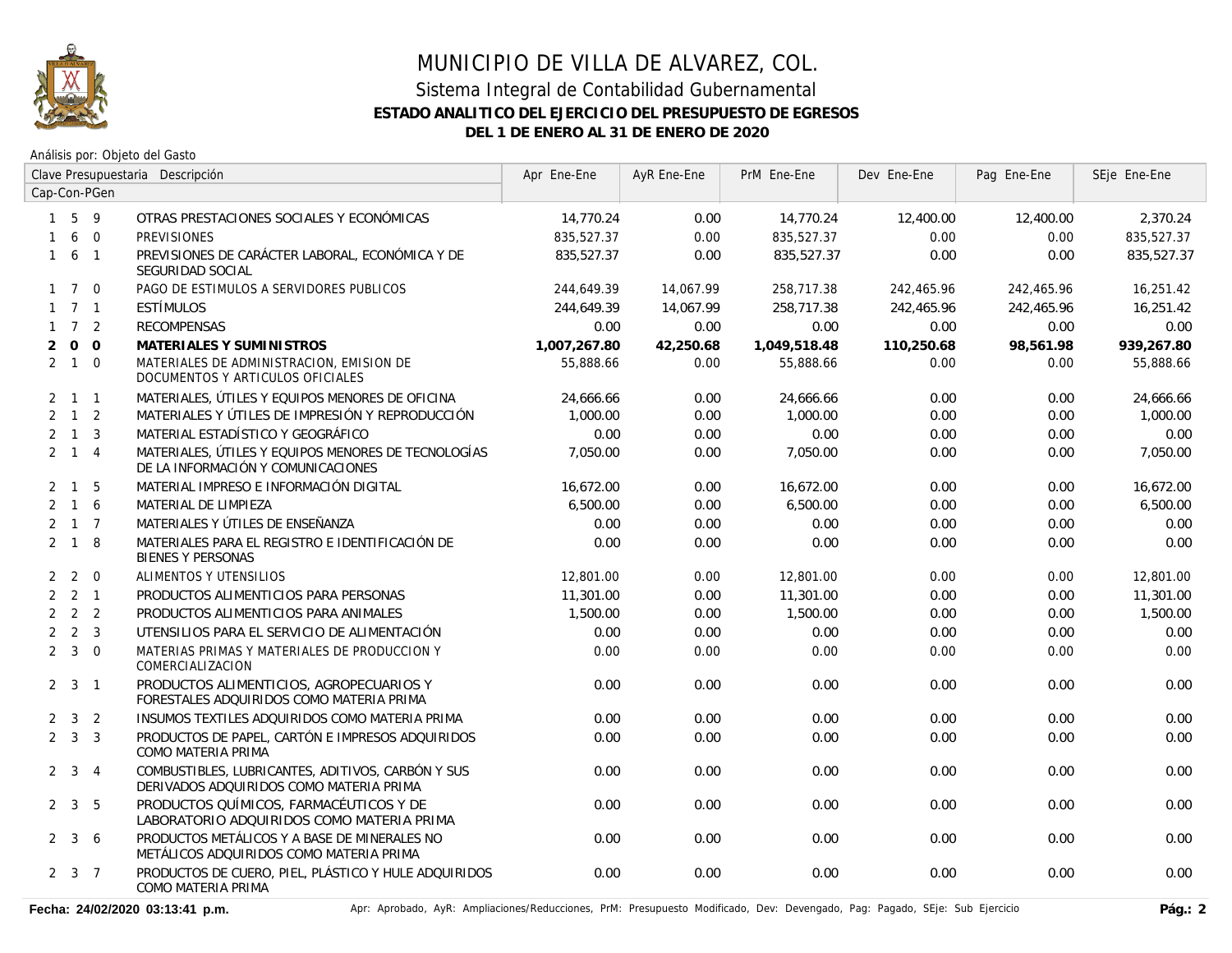

Análisis por: Objeto del Gasto

|                |                     |                | Clave Presupuestaria Descripción                                    | Apr Ene-Ene | AyR Ene-Ene | PrM Ene-Ene | Dev Ene-Ene | Pag Ene-Ene | SEje Ene-Ene |
|----------------|---------------------|----------------|---------------------------------------------------------------------|-------------|-------------|-------------|-------------|-------------|--------------|
|                |                     | Cap-Con-PGen   |                                                                     |             |             |             |             |             |              |
|                | $2 \quad 3 \quad 8$ |                | MERCANCÍAS ADQUIRIDAS PARA SU COMERCIALIZACIÓN                      | 0.00        | 0.00        | 0.00        | 0.00        | 0.00        | 0.00         |
| $\overline{2}$ | $\mathbf{3}$        | 9              | OTROS PRODUCTOS ADQUIRIDOS COMO MATERIA PRIMA                       | 0.00        | 0.00        | 0.00        | 0.00        | 0.00        | 0.00         |
| $\overline{2}$ | $\overline{4}$      | $\overline{0}$ | MATERIALES Y ARTICULOS DE CONSTRUCCION Y DE<br><b>REPARACION</b>    | 144,570.00  | $-8,000.00$ | 136,570.00  | 0.00        | 0.00        | 136,570.00   |
| $\overline{2}$ | $\overline{4}$      | $\overline{1}$ | PRODUCTOS MINERALES NO METÁLICOS                                    | 8,000.00    | $-8,000.00$ | 0.00        | 0.00        | 0.00        | 0.00         |
| 2              | $\overline{4}$      | 2              | CEMENTO Y PRODUCTOS DE CONCRETO                                     | 600.00      | 0.00        | 600.00      | 0.00        | 0.00        | 600.00       |
| $\overline{2}$ | $\overline{4}$      | 3              | CAL, YESO Y PRODUCTOS DE YESO                                       | 3,000.00    | 0.00        | 3,000.00    | 0.00        | 0.00        | 3,000.00     |
| 2              | $\overline{4}$      | $\overline{4}$ | MADERA Y PRODUCTOS DE MADERA                                        | 800.00      | 0.00        | 800.00      | 0.00        | 0.00        | 800.00       |
| $\overline{2}$ | $\overline{4}$      | 5              | VIDRIO Y PRODUCTOS DE VIDRIO                                        | 0.00        | 0.00        | 0.00        | 0.00        | 0.00        | 0.00         |
| $\overline{2}$ | $\overline{4}$      | 6              | MATERIAL ELÉCTRICO Y ELECTRÓNICO                                    | 103,350.00  | 0.00        | 103,350.00  | 0.00        | 0.00        | 103,350.00   |
| $\overline{2}$ | $\overline{4}$      | $\overline{7}$ | ARTÍCULOS METÁLICOS PARA LA CONSTRUCCIÓN                            | 5,000.00    | 0.00        | 5,000.00    | 0.00        | 0.00        | 5,000.00     |
| $\overline{2}$ | $\overline{4}$      | 8              | MATERIALES COMPLEMENTARIOS                                          | 0.00        | 0.00        | 0.00        | 0.00        | 0.00        | 0.00         |
| $\overline{2}$ | $\overline{4}$      | 9              | OTROS MATERIALES Y ARTÍCULOS DE CONSTRUCCIÓN Y<br><b>REPARACIÓN</b> | 23,820.00   | 0.00        | 23,820.00   | 0.00        | 0.00        | 23,820.00    |
| $\mathbf{2}$   | 5                   | $\overline{0}$ | PRODUCTOS QUIMICOS, FARMACEUTICOS Y DE<br>LABORATORIO               | 2,130.00    | 0.00        | 2,130.00    | 0.00        | 0.00        | 2,130.00     |
| 2              | 5                   | $\overline{1}$ | PRODUCTOS QUÍMICOS BÁSICOS                                          | 0.00        | 0.00        | 0.00        | 0.00        | 0.00        | 0.00         |
| $\overline{2}$ | 5                   | $\overline{2}$ | FERTILIZANTES, PESTICIDAS Y OTROS AGROQUÍMICOS                      | 750.00      | 0.00        | 750.00      | 0.00        | 0.00        | 750.00       |
| $\overline{2}$ | 5                   | $\overline{3}$ | MEDICINAS Y PRODUCTOS FARMACÉUTICOS                                 | 1,000.00    | 0.00        | 1,000.00    | 0.00        | 0.00        | 1,000.00     |
| $\overline{2}$ | 5                   | $\overline{4}$ | MATERIALES, ACCESORIOS Y SUMINISTROS MÉDICOS                        | 0.00        | 0.00        | 0.00        | 0.00        | 0.00        | 0.00         |
| $\overline{2}$ | 5                   | 5              | MATERIALES, ACCESORIOS Y SUMINISTROS DE LABORATORIO                 | 0.00        | 0.00        | 0.00        | 0.00        | 0.00        | 0.00         |
| $\overline{2}$ | 5                   | 6              | FIBRAS SINTÉTICAS, HULES, PLÁSTICOS Y DERIVADOS                     | 380.00      | 0.00        | 380.00      | 0.00        | 0.00        | 380.00       |
| $\overline{2}$ | 5                   | 9              | OTROS PRODUCTOS QUÍMICOS                                            | 0.00        | 0.00        | 0.00        | 0.00        | 0.00        | 0.00         |
| $\overline{2}$ | 6                   | $\mathbf 0$    | COMBUSTIBLES, LUBRICANTES Y ADITIVOS                                | 715,065.14  | 50,250.68   | 765,315.82  | 110,250.68  | 98,561.98   | 655,065.14   |
| $\overline{2}$ | 6                   | $\overline{1}$ | COMBUSTIBLES, LUBRICANTES Y ADITIVOS                                | 715,065.14  | 50,250.68   | 765,315.82  | 110,250.68  | 98,561.98   | 655,065.14   |
| $\overline{2}$ | 6                   | $\overline{2}$ | CARBÓN Y SUS DERIVADOS                                              | 0.00        | 0.00        | 0.00        | 0.00        | 0.00        | 0.00         |
|                | $2 \quad 7 \quad 0$ |                | VESTUARIO, BLANCOS, PRENDAS DE PROTECCION Y<br>ARTICULOS DEPORTIVOS | 47,427.00   | 0.00        | 47,427.00   | 0.00        | 0.00        | 47,427.00    |
|                | $2 \quad 7 \quad 1$ |                | <b>VESTUARIO Y UNIFORMES</b>                                        | 36,001.00   | 0.00        | 36,001.00   | 0.00        | 0.00        | 36,001.00    |
| $\overline{2}$ | 7 <sub>2</sub>      |                | PRENDAS DE SEGURIDAD Y PROTECCIÓN PERSONAL                          | 10.676.00   | 0.00        | 10,676.00   | 0.00        | 0.00        | 10,676.00    |
|                | $2 \overline{7}$    | $\overline{3}$ | ARTÍCULOS DEPORTIVOS                                                | 750.00      | 0.00        | 750.00      | 0.00        | 0.00        | 750.00       |
|                | $2 \quad 7 \quad 4$ |                | PRODUCTOS TEXTILES                                                  | 0.00        | 0.00        | 0.00        | 0.00        | 0.00        | 0.00         |
|                | $2 \quad 7 \quad 5$ |                | BLANCOS Y OTROS PRODUCTOS TEXTILES, EXCEPTO<br>PRENDAS DE VESTIR    | 0.00        | 0.00        | 0.00        | 0.00        | 0.00        | 0.00         |
| 2              | 8                   | $\overline{0}$ | MATERIALES Y SUMINISTROS PARA SEGURIDAD                             | 0.00        | 0.00        | 0.00        | 0.00        | 0.00        | 0.00         |
| $\overline{2}$ | 8                   | $\overline{1}$ | SUSTANCIAS Y MATERIALES EXPLOSIVOS                                  | 0.00        | 0.00        | 0.00        | 0.00        | 0.00        | 0.00         |
| $\overline{2}$ | 8                   | 2              | MATERIALES DE SEGURIDAD PÚBLICA                                     | 0.00        | 0.00        | 0.00        | 0.00        | 0.00        | 0.00         |
|                | $2 \quad 8$         | $\overline{3}$ | PRENDAS DE PROTECCIÓN PARA SEGURIDAD PÚBLICA Y                      | 0.00        | 0.00        | 0.00        | 0.00        | 0.00        | 0.00         |

Fecha: 24/02/2020 03:13:41 p.m. <br>Pág.: 3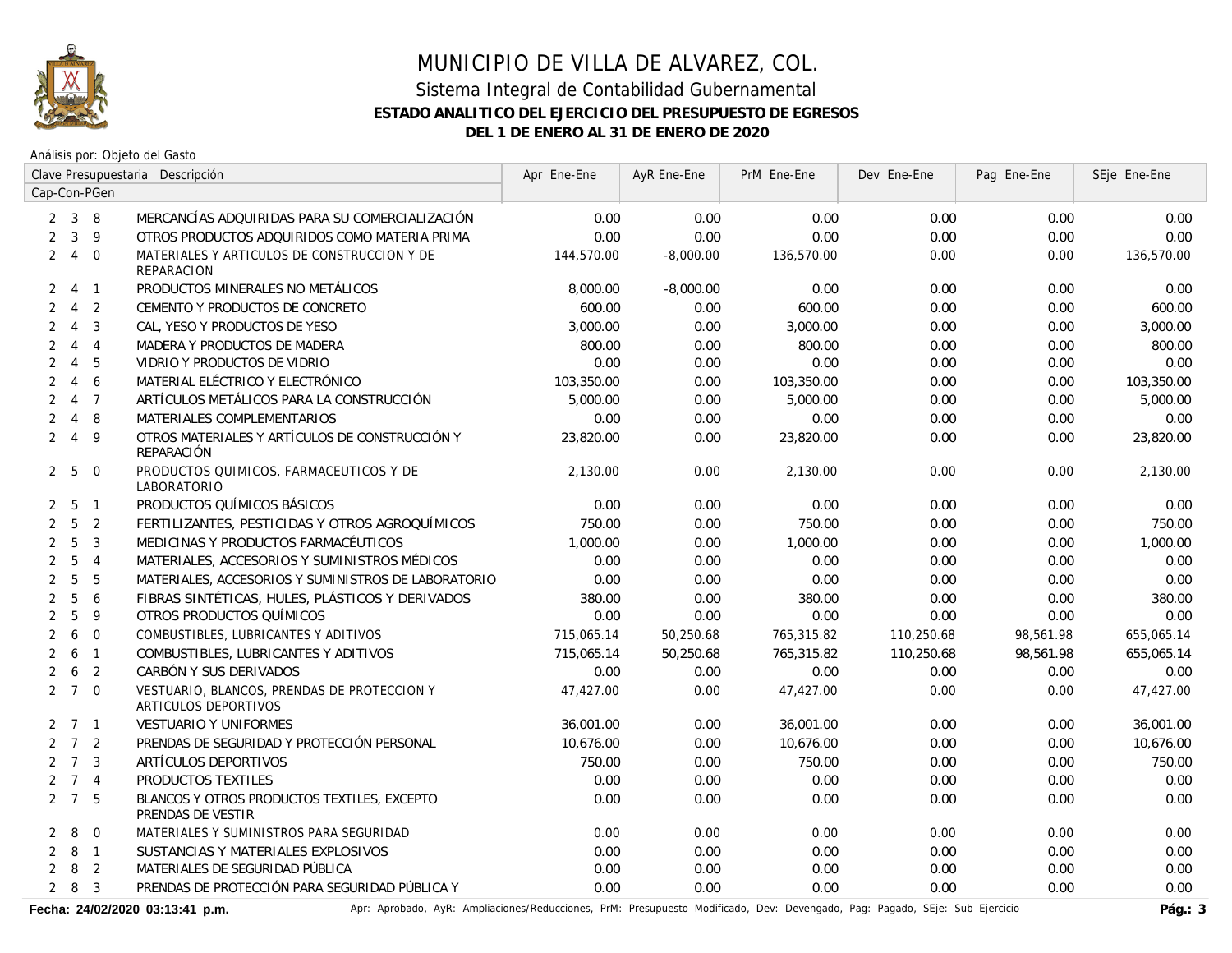

|                |                     |                | Clave Presupuestaria Descripción                                                                       | Apr Ene-Ene  | AyR Ene-Ene | PrM Ene-Ene  | Dev Ene-Ene  | Pag Ene-Ene  | SEje Ene-Ene |
|----------------|---------------------|----------------|--------------------------------------------------------------------------------------------------------|--------------|-------------|--------------|--------------|--------------|--------------|
|                |                     | Cap-Con-PGen   |                                                                                                        |              |             |              |              |              |              |
|                |                     |                | NACIONAL                                                                                               |              |             |              |              |              |              |
|                | $2\overline{9}$     | $\Omega$       | HERRAMIENTAS, REFACCIONES Y ACCESORIOS MENORES                                                         | 29,386.00    | 0.00        | 29,386.00    | 0.00         | 0.00         | 29,386.00    |
|                | $2 \quad 9 \quad 1$ |                | <b>HERRAMIENTAS MENORES</b>                                                                            | 23,955.00    | 0.00        | 23,955.00    | 0.00         | 0.00         | 23,955.00    |
| 2              | -9                  | $\overline{2}$ | REFACCIONES Y ACCESORIOS MENORES DE EDIFICIOS                                                          | 600.00       | 0.00        | 600.00       | 0.00         | 0.00         | 600.00       |
|                | 293                 |                | REFACCIONES Y ACCESORIOS MENORES DE MOBILIARIO Y<br>EQUIPO DE ADMINISTRACIÓN, EDUCACIONAL Y RECREATIVO | 0.00         | 0.00        | 0.00         | 0.00         | 0.00         | 0.00         |
|                | $2 \t9 \t4$         |                | REFACCIONES Y ACCESORIOS MENORES DE EQUIPO DE<br>CÓMPUTO Y TECNOLOGÍAS DE LA INFORMACIÓN               | 0.00         | 0.00        | 0.00         | 0.00         | 0.00         | 0.00         |
|                | 295                 |                | REFACCIONES Y ACCESORIOS MENORES DE EQUIPO E<br>INSTRUMENTAL MÉDICO Y DE LABORATORIO                   | 0.00         | 0.00        | 0.00         | 0.00         | 0.00         | 0.00         |
| 2              | 9                   | 6              | REFACCIONES Y ACCESORIOS MENORES DE EQUIPO DE<br><b>TRANSPORTE</b>                                     | 701.00       | 0.00        | 701.00       | 0.00         | 0.00         | 701.00       |
|                | 2 9 7               |                | REFACCIONES Y ACCESORIOS MENORES DE EQUIPO DE<br><b>DEFENSA Y SEGURIDAD</b>                            | 2,000.00     | 0.00        | 2.000.00     | 0.00         | 0.00         | 2,000.00     |
|                | $2 \quad 9$         | 8              | REFACCIONES Y ACCESORIOS MENORES DE MAQUINARIA Y<br><b>OTROS EQUIPOS</b>                               | 1,730.00     | 0.00        | 1,730.00     | 0.00         | 0.00         | 1,730.00     |
|                | 299                 |                | REFACCIONES Y ACCESORIOS MENORES OTROS BIENES<br><b>MUEBLES</b>                                        | 400.00       | 0.00        | 400.00       | 0.00         | 0.00         | 400.00       |
| 3              | 0 <sub>0</sub>      |                | SERVICIOS GENERALES                                                                                    | 5,025,525.70 | 570,222.50  | 5,595,748.20 | 2,223,574.27 | 2,223,574.27 | 3,372,173.93 |
| 3              |                     | $1 \quad 0$    | SERVICIOS BÁSICOS                                                                                      | 2,113,583.33 | 219,080.27  | 2,332,663.60 | 2,052,663.60 | 2,052,663.60 | 280,000.00   |
| 3              |                     | $1 \quad 1$    | ENERGÍA ELÉCTRICA                                                                                      | 2,073,333.33 | 218,670.27  | 2,292,003.60 | 2,052,003.60 | 2,052,003.60 | 240,000.00   |
| 3              | $1\quad 2$          |                | GAS                                                                                                    | 0.00         | 0.00        | 0.00         | 0.00         | 0.00         | 0.00         |
| 3              | $\overline{1}$      | $\overline{3}$ | <b>AGUA</b>                                                                                            | 1,500.00     | 0.00        | 1,500.00     | 0.00         | 0.00         | 1,500.00     |
| 3              | $1 \quad 4$         |                | TELEFONÍA TRADICIONAL                                                                                  | 20,000.00    | 0.00        | 20,000.00    | 0.00         | 0.00         | 20,000.00    |
| 3              | $1\quad5$           |                | TELEFONÍA CELULAR                                                                                      | 0.00         | 0.00        | 0.00         | 0.00         | 0.00         | 0.00         |
| 3              | $\mathbf{1}$        | 6              | SERVICIOS DE TELECOMUNICACIONES Y SATELITES.                                                           | 0.00         | 0.00        | 0.00         | 0.00         | 0.00         | 0.00         |
| 3              | $1 \quad 7$         |                | SERVICIOS DE ACCESO DE INTERNET. REDES Y<br>PROCESAMIENTO DE INFORMACION                               | 18,000.00    | 0.00        | 18,000.00    | 0.00         | 0.00         | 18,000.00    |
| 3              | $\overline{1}$      | 8              | SERVICIOS POSTALES Y TELEGRAFICOS                                                                      | 750.00       | 410.00      | 1.160.00     | 660.00       | 660.00       | 500.00       |
| 3              | $\mathbf{1}$        | 9              | SERVICIOS INTEGRALES Y OTROS SERVICIOS                                                                 | 0.00         | 0.00        | 0.00         | 0.00         | 0.00         | 0.00         |
| 3              | 2                   | $\Omega$       | SERVICIOS DE ARRENDAMIENTO                                                                             | 886,832.00   | 0.00        | 886,832.00   | 0.00         | 0.00         | 886,832.00   |
| 3              | 2 <sub>1</sub>      |                | ARRENDAMIENTO DE TERRENOS                                                                              | 0.00         | 0.00        | 0.00         | 0.00         | 0.00         | 0.00         |
| 3              |                     | 2 <sub>2</sub> | ARRENDAMIENTO DE EDIFICIOS                                                                             | 20,000.00    | 0.00        | 20,000.00    | 0.00         | 0.00         | 20,000.00    |
| 3 <sup>1</sup> | $2 \quad 3$         |                | ARRENDAMIENTO DE MOBILIARIO Y EQUIPO DE<br>ADMINISTRACIÓN, EDUCACIONAL Y RECREATIVO                    | 0.00         | 0.00        | 0.00         | 0.00         | 0.00         | 0.00         |
| 3 <sup>1</sup> | 2 4                 |                | ARRENDAMIENTO DE EQUIPO E INSTRUMENTAL MÉDICO Y DE<br>LABORATORIO                                      | 0.00         | 0.00        | 0.00         | 0.00         | 0.00         | 0.00         |
|                | $3\quad 2\quad 5$   |                | ARRENDAMIENTO DE EQUIPO DE TRANSPORTE                                                                  | 865,632.00   | 0.00        | 865,632.00   | 0.00         | 0.00         | 865,632.00   |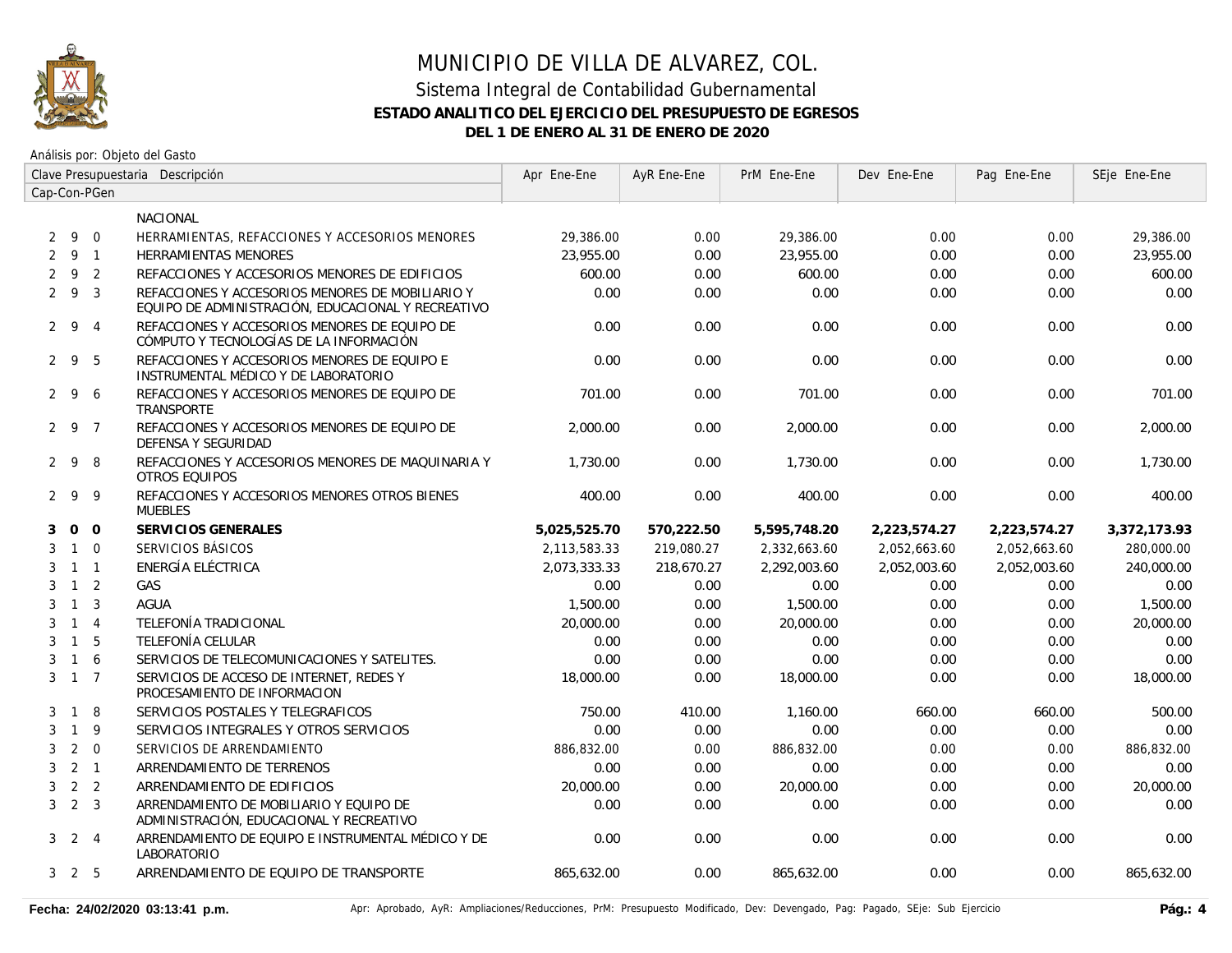

|              |                   |                | Clave Presupuestaria Descripción                                                                 | Apr Ene-Ene | AyR Ene-Ene | PrM Ene-Ene | Dev Ene-Ene | Pag Ene-Ene | SEje Ene-Ene |
|--------------|-------------------|----------------|--------------------------------------------------------------------------------------------------|-------------|-------------|-------------|-------------|-------------|--------------|
|              |                   | Cap-Con-PGen   |                                                                                                  |             |             |             |             |             |              |
|              | $3\quad 2\quad 6$ |                | ARRENDAMIENTO DE MAQUINARIA, OTROS EQUIPOS Y<br><b>HERRAMIENTAS</b>                              | 0.00        | 0.00        | 0.00        | 0.00        | 0.00        | 0.00         |
| 3            |                   | 2 7            | ARRENDAMIENTO DE ACTIVOS INTANGIBLES                                                             | 0.00        | 0.00        | 0.00        | 0.00        | 0.00        | 0.00         |
| 3            | $2 \quad 8$       |                | ARRENDAMIENTO FINANCIERO                                                                         | 0.00        | 0.00        | 0.00        | 0.00        | 0.00        | 0.00         |
| 3            | $2 \quad 9$       |                | OTROS ARRENDAMIENTOS                                                                             | 1,200.00    | 0.00        | 1,200.00    | 0.00        | 0.00        | 1,200.00     |
| 3            | $3 \quad 0$       |                | SERVICIOS PROFESIONALES, CIENTIFICOS, TECNICOS Y<br>OTROS SERVICIOS                              | 492,069.00  | 0.00        | 492,069.00  | 9,578.15    | 9,578.15    | 482,490.85   |
| 3            | 3                 | $\sqrt{1}$     | SERVICIOS LEGALES, DE CONTABILIDAD, AUDITORÍA Y<br><b>RELACIONADOS</b>                           | 44,000.00   | 0.00        | 44,000.00   | 9,578.15    | 9,578.15    | 34,421.85    |
| 3            | $\mathbf{3}$      | 2              | SERVICIOS DE DISEÑO, ARQUITECTURA, INGENIERÍA Y<br><b>ACTIVIDADES RELACIONADAS</b>               | 0.00        | 0.00        | 0.00        | 0.00        | 0.00        | 0.00         |
| 3            | $\mathbf{3}$      | 3              | SERVICIOS DE CONSULTORÍA ADMINISTRATIVA, PROCESOS,<br>TÉCNICA Y EN TECNOLOGÍAS DE LA INFORMACIÓN | 375,167.00  | 0.00        | 375,167.00  | 0.00        | 0.00        | 375,167.00   |
| 3            | 3                 | $\overline{4}$ | SERVICIOS DE CAPACITACIÓN                                                                        | 25,001.00   | 0.00        | 25,001.00   | 0.00        | 0.00        | 25,001.00    |
| 3            | 3                 | 5              | SERVICIOS DE INVESTIGACIÓN CIENTÍFICA Y DESARROLLO                                               | 0.00        | 0.00        | 0.00        | 0.00        | 0.00        | 0.00         |
| 3            | $\mathbf{3}$      | 6              | SERVICIOS DE APOYO ADMINISTRATIVO, TRADUCCIÓN,<br>FOTOCOPIADO E IMPRESIÓN                        | 47,901.00   | 0.00        | 47,901.00   | 0.00        | 0.00        | 47,901.00    |
| 3            | 3                 | $\overline{7}$ | SERVICIOS DE PROTECCIÓN Y SEGURIDAD                                                              | 0.00        | 0.00        | 0.00        | 0.00        | 0.00        | 0.00         |
| 3            | $\overline{3}$    | 8              | SERVICIOS DE VIGILANCIA                                                                          | 0.00        | 0.00        | 0.00        | 0.00        | 0.00        | 0.00         |
| 3            | $\mathbf{3}$      | 9              | SERVICIOS PROFESIONALES, CIENTÍFICOS Y TÉCNICOS<br><b>INTEGRALES</b>                             | 0.00        | 0.00        | 0.00        | 0.00        | 0.00        | 0.00         |
| 3            | $\overline{4}$    | $\overline{0}$ | SERVICIOS FINANCIEROS, BANCARIOS Y COMERCIALES                                                   | 139,755.37  | 113,384.66  | 253,140.03  | 148,384.66  | 148,384.66  | 104,755.37   |
| 3            | $\overline{4}$    | $\overline{1}$ | SERVICIOS FINANCIEROS Y BANCARIOS                                                                | 35,500.00   | 113,384.66  | 148,884.66  | 148,384.66  | 148,384.66  | 500.00       |
| 3            | $\overline{4}$    | 2              | SERVICIOS DE COBRANZA, INVESTIGACIÓN CREDITICIA Y<br><b>SIMILAR</b>                              | 104,255.37  | 0.00        | 104,255.37  | 0.00        | 0.00        | 104,255.37   |
| 3            | $\overline{4}$    | 3              | SERVICIOS DE RECAUDACIÓN, TRASLADO Y CUSTODIA DE<br><b>VALORES</b>                               | 0.00        | 0.00        | 0.00        | 0.00        | 0.00        | 0.00         |
| 3            | 4                 | $\overline{4}$ | SEGUROS DE RESPONSABILIDAD PATRIMONIAL Y FIANZAS                                                 | 0.00        | 0.00        | 0.00        | 0.00        | 0.00        | 0.00         |
| 3            | $\overline{4}$    | 5              | SEGURO DE BIENES PATRIMONIALES                                                                   | 0.00        | 0.00        | 0.00        | 0.00        | 0.00        | 0.00         |
| 3            | $\overline{4}$    | 6              | ALMACENAJE, ENVASE Y EMBALAJE                                                                    | 0.00        | 0.00        | 0.00        | 0.00        | 0.00        | 0.00         |
| 3            | $\overline{4}$    | $\overline{7}$ | <b>FLETES Y MANIOBRAS</b>                                                                        | 0.00        | 0.00        | 0.00        | 0.00        | 0.00        | 0.00         |
| 3            | $\overline{4}$    | 8              | <b>COMISIONES POR VENTAS</b>                                                                     | 0.00        | 0.00        | 0.00        | 0.00        | 0.00        | 0.00         |
| 3            | $\overline{4}$    | 9              | SERVICIOS FINANCIEROS, BANCARIOS Y COMERCIALES<br><b>INTEGRALES</b>                              | 0.00        | 0.00        | 0.00        | 0.00        | 0.00        | 0.00         |
| 3            | 5                 | $\mathbf 0$    | SERVICIOS DE INSTALACION, REPARACION, MANTENIMIENTO<br>Y CONSERVACION                            | 565,800.00  | 0.00        | 565,800.00  | 0.00        | 0.00        | 565,800.00   |
| 3            | 5                 | $\overline{1}$ | CONSERVACIÓN Y MANTENIMIENTO MENOR DE INMUEBLES                                                  | 7,300.00    | 0.00        | 7,300.00    | 0.00        | 0.00        | 7,300.00     |
| $\mathbf{3}$ | 5 <sub>2</sub>    |                | INSTALACIÓN, REPARACIÓN Y MANTENIMIENTO DE<br>MOBILIARIO Y EQUIPO DE ADMINISTRACIÓN, EDUCACIONAL | 350.00      | 0.00        | 350.00      | 0.00        | 0.00        | 350.00       |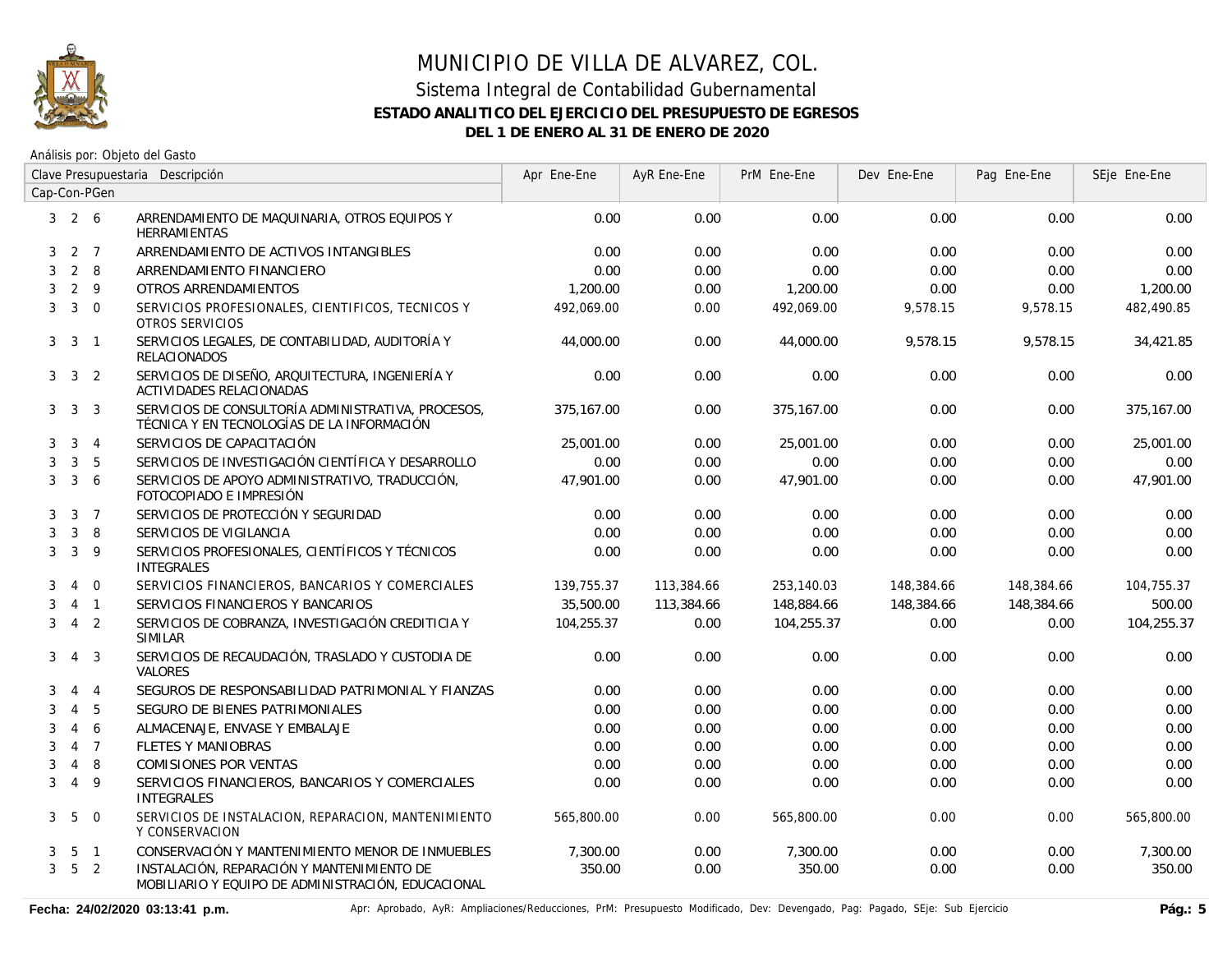

# MUNICIPIO DE VILLA DE ALVAREZ, COL. Sistema Integral de Contabilidad Gubernamental

#### **ESTADO ANALITICO DEL EJERCICIO DEL PRESUPUESTO DE EGRESOS**

**DEL 1 DE ENERO AL 31 DE ENERO DE 2020**

Análisis por: Objeto del Gasto

|   | Clave Presupuestaria Descripción |                         |                                                                                                                                 | Apr Ene-Ene | AyR Ene-Ene | PrM Ene-Ene | Dev Ene-Ene | Pag Ene-Ene | SEje Ene-Ene |
|---|----------------------------------|-------------------------|---------------------------------------------------------------------------------------------------------------------------------|-------------|-------------|-------------|-------------|-------------|--------------|
|   |                                  | Cap-Con-PGen            |                                                                                                                                 |             |             |             |             |             |              |
|   |                                  |                         | Y RECREATIVO                                                                                                                    |             |             |             |             |             |              |
| 3 | 5 3                              |                         | INSTALACIÓN, REPARACIÓN Y MANTENIMIENTO DE EQUIPO<br>DE CÓMPUTO Y TECNOLOGÍA DE LA INFORMACIÓN                                  | 1,270.00    | 0.00        | 1,270.00    | 0.00        | 0.00        | 1,270.00     |
|   | $3\quad 5\quad 4$                |                         | INSTALACIÓN, REPARACIÓN Y MANTENIMIENTO DE EQUIPO E<br>INSTRUMENTAL MÉDICO Y DE LABORATORIO                                     | 0.00        | 0.00        | 0.00        | 0.00        | 0.00        | 0.00         |
| 3 | 5                                | 5                       | REPARACIÓN Y MANTENIMIENTO DE EQUIPO DE TRANSPORTE                                                                              | 51,300.00   | 0.00        | 51,300.00   | 0.00        | 0.00        | 51,300.00    |
| 3 | $5\overline{)}$                  | 6                       | REPARACIÓN Y MANTENIMIENTO DE EQUIPO DE DEFENSA Y<br>SEGURIDAD                                                                  | 0.00        | 0.00        | 0.00        | 0.00        | 0.00        | 0.00         |
|   | $3\quad 5\quad 7$                |                         | INSTALACIÓN, REPARACIÓN Y MANTENIMIENTO DE<br>MAQUINARIA, OTROS EQUIPOS Y HERRAMIENTA                                           | 3,080.00    | 0.00        | 3,080.00    | 0.00        | 0.00        | 3,080.00     |
| 3 | 5                                | 8                       | SERVICIOS DE LIMPIEZA Y MANEJO DE DESECHOS                                                                                      | 500,000.00  | 0.00        | 500,000.00  | 0.00        | 0.00        | 500,000.00   |
| 3 | 5                                | 9                       | SERVICIOS DE JARDINERÍA Y FUMIGACIÓN                                                                                            | 2,500.00    | 0.00        | 2,500.00    | 0.00        | 0.00        | 2,500.00     |
| 3 | 6                                | $\mathbf 0$             | SERVICIOS DE COMUNICACION SOCIAL Y PUBLICIDAD                                                                                   | 154,000.01  | 0.00        | 154,000.01  | 0.00        | 0.00        | 154,000.01   |
| 3 | 6                                | $\overline{1}$          | DIFUSIÓN POR RADIO, TELEVISIÓN Y OTROS MEDIOS DE<br>MENSAJES SOBRE PROGRAMAS Y ACTIVIDADES<br><b>GUBERNAMENTALES</b>            | 92.333.34   | 0.00        | 92,333.34   | 0.00        | 0.00        | 92,333.34    |
| 3 |                                  | 6 <sub>2</sub>          | DIFUSIÓN POR RADIO, TELEVISIÓN Y OTROS MEDIOS DE<br>MENSAJES COMERCIALES PARA PROMOVER LA VENTA DE<br><b>BIENES O SERVICIOS</b> | 0.00        | 0.00        | 0.00        | 0.00        | 0.00        | 0.00         |
| 3 | 6                                | $\mathbf{3}$            | SERVICIOS DE CREATIVIDAD, PREPRODUCCIÓN Y<br>PRODUCCIÓN DE PUBLICIDAD, EXCEPTO INTERNET                                         | 0.00        | 0.00        | 0.00        | 0.00        | 0.00        | 0.00         |
| 3 | 6                                | $\overline{4}$          | SERVICIOS DE REVELADO DE FOTOGRAFÍAS                                                                                            | 0.00        | 0.00        | 0.00        | 0.00        | 0.00        | 0.00         |
| 3 | 6                                | 5                       | SERVICIOS DE LA INDUSTRIA FÍLMICA, DEL SONIDO Y DEL<br><b>VIDEO</b>                                                             | 0.00        | 0.00        | 0.00        | 0.00        | 0.00        | 0.00         |
| 3 | 6                                | 6                       | SERVICIO DE CREACIÓN Y DIFUSIÓN DE CONTENIDO<br>EXCLUSIVAMENTE A TRAVÉS DE INTERNET                                             | 61,666.67   | 0.00        | 61,666.67   | 0.00        | 0.00        | 61,666.67    |
| 3 | 6                                | 9                       | OTROS SERVICIOS DE INFORMACIÓN                                                                                                  | 0.00        | 0.00        | 0.00        | 0.00        | 0.00        | 0.00         |
| 3 |                                  | $7\quad0$               | SERVICIOS DE TRASLADO Y VIATICOS                                                                                                | 3,206.00    | 15,000.00   | 18,206.00   | 12,570.00   | 12,570.00   | 5,636.00     |
| 3 | 7 <sub>1</sub>                   |                         | PASAJES AÉREOS                                                                                                                  | 1,002.00    | 15,000.00   | 16,002.00   | 12,570.00   | 12,570.00   | 3,432.00     |
| 3 | 7 <sup>2</sup>                   |                         | PASAJES TERRESTRES                                                                                                              | 421.00      | 0.00        | 421.00      | 0.00        | 0.00        | 421.00       |
| 3 | $7\overline{ }$                  | $\overline{\mathbf{3}}$ | PASAJES MARÍTIMOS, LACUSTRES Y FLUVIALES                                                                                        | 0.00        | 0.00        | 0.00        | 0.00        | 0.00        | 0.00         |
| 3 |                                  | 7 <sub>4</sub>          | AUTOTRANSPORTE                                                                                                                  | 0.00        | 0.00        | 0.00        | 0.00        | 0.00        | 0.00         |
| 3 |                                  | 7 5                     | VIÁTICOS EN EL PAÍS                                                                                                             | 1,483.00    | 0.00        | 1,483.00    | 0.00        | 0.00        | 1,483.00     |
| 3 |                                  | 7 6                     | VIÁTICOS EN EL EXTRANJERO                                                                                                       | 0.00        | 0.00        | 0.00        | 0.00        | 0.00        | 0.00         |
| 3 |                                  | 7 7                     | GASTOS DE INSTALACIÓN Y TRASLADO DE MENAJE                                                                                      | 0.00        | 0.00        | 0.00        | 0.00        | 0.00        | 0.00         |
| 3 | $7^{\circ}$                      | 8                       | SERVICIOS INTEGRALES DE TRASLADO Y VIÁTICOS                                                                                     | 0.00        | 0.00        | 0.00        | 0.00        | 0.00        | 0.00         |
| 3 | $\overline{7}$                   | 9                       | OTROS SERVICIOS DE TRASLADO Y HOSPEDAJE                                                                                         | 300.00      | 0.00        | 300.00      | 0.00        | 0.00        | 300.00       |
| 3 | 8                                | $\overline{0}$          | SERVICIOS OFICIALES                                                                                                             | 27,633.33   | 0.00        | 27,633.33   | 0.00        | 0.00        | 27,633.33    |
| 3 |                                  | 8 1                     | <b>GASTOS DE CEREMONIAL</b>                                                                                                     | 0.00        | 0.00        | 0.00        | 0.00        | 0.00        | 0.00         |

Fecha: 24/02/2020 03:13:41 p.m. **Anche Apripagado, AyR: Ampliaciones/Reducciones, PrM: Presupuesto Modificado, Dev: Devengado, Pag: Pagado, SEje: Sub Ejercicio Pág.: 6**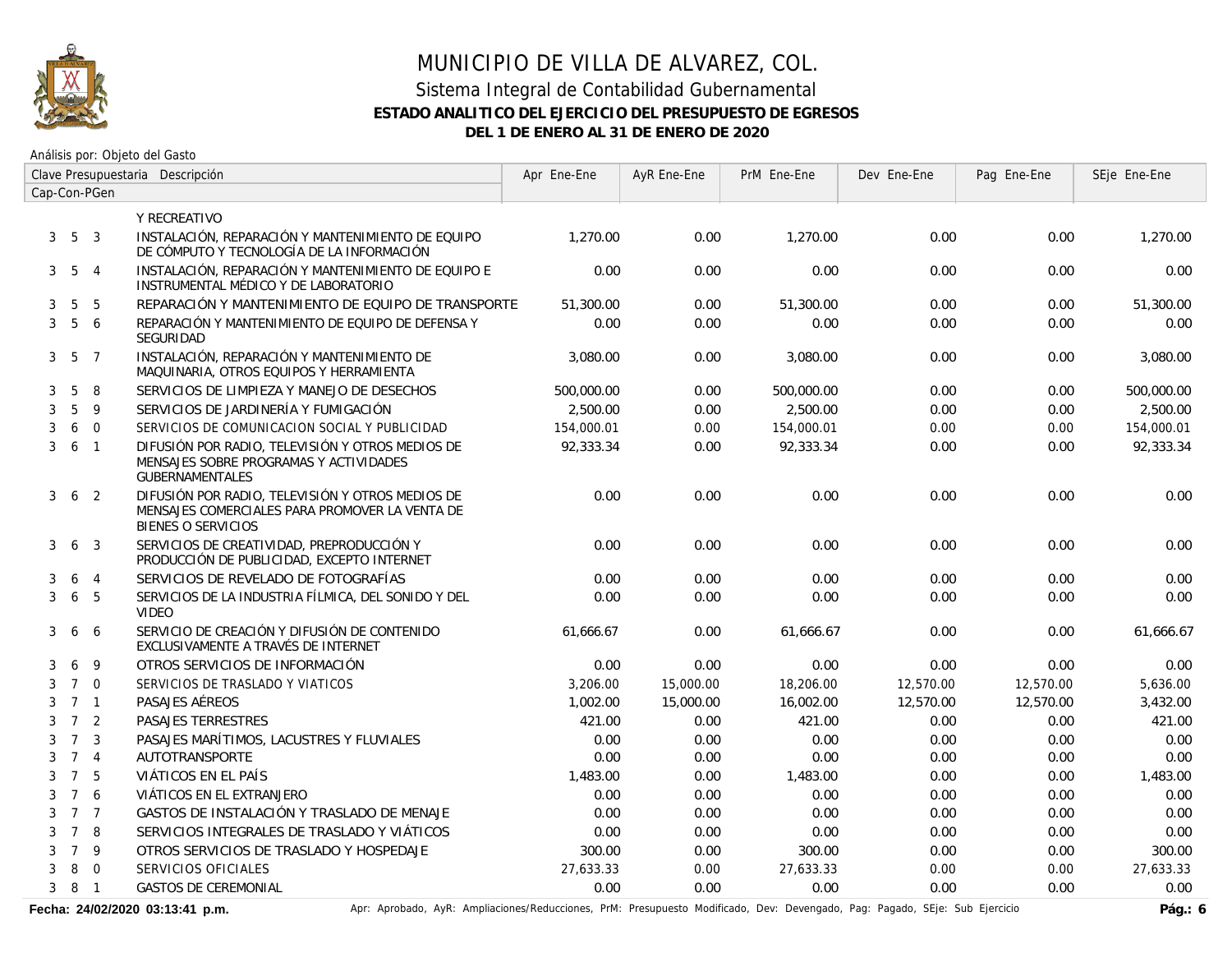

|                |                     |                | Clave Presupuestaria Descripción                                                                 | Apr Ene-Ene  | AyR Ene-Ene  | PrM Ene-Ene  | Dev Ene-Ene  | Pag Ene-Ene  | SEje Ene-Ene |
|----------------|---------------------|----------------|--------------------------------------------------------------------------------------------------|--------------|--------------|--------------|--------------|--------------|--------------|
|                |                     | Cap-Con-PGen   |                                                                                                  |              |              |              |              |              |              |
|                | $3 \quad 8 \quad 2$ |                | GASTOS DE ORDEN SOCIAL Y CULTURAL                                                                | 26,133.33    | 0.00         | 26,133.33    | 0.00         | 0.00         | 26,133.33    |
| 3              | 8                   | $\overline{3}$ | CONGRESOS Y CONVENCIONES                                                                         | 0.00         | 0.00         | 0.00         | 0.00         | 0.00         | 0.00         |
| 3              | 8                   | $\overline{4}$ | <b>EXPOSICIONES</b>                                                                              | 1,500.00     | 0.00         | 1,500.00     | 0.00         | 0.00         | 1,500.00     |
| 3              | 8                   | 5              | <b>GASTOS DE REPRESENTACIÓN</b>                                                                  | 0.00         | 0.00         | 0.00         | 0.00         | 0.00         | 0.00         |
| 3              | 9                   | $\overline{0}$ | OTROS SERVICIOS GENERALES                                                                        | 642,646.66   | 222,757.57   | 865,404.23   | 377.86       | 377.86       | 865,026.37   |
| 3              | 9 1                 |                | SERVICIOS FUNERARIOS Y DE CEMENTERIOS                                                            | 0.00         | 0.00         | 0.00         | 0.00         | 0.00         | 0.00         |
| 3              | 9                   | $\overline{2}$ | <b>IMPUESTOS Y DERECHOS</b>                                                                      | 12,280.00    | 127.86       | 12,407.86    | 377.86       | 377.86       | 12,030.00    |
| 3              | 9                   | $\overline{3}$ | IMPUESTOS Y DERECHOS DE IMPORTACIÓN                                                              | 0.00         | 0.00         | 0.00         | 0.00         | 0.00         | 0.00         |
| 3              | 9                   | $\overline{4}$ | SENTENCIAS Y RESOLUCIONES POR AUTORIDAD COMPETENTE                                               | 155,000.00   | 0.00         | 155,000.00   | 0.00         | 0.00         | 155,000.00   |
| 3              | 9                   | 5              | PENAS, MULTAS, ACCESORIOS Y ACTUALIZACIONES                                                      | 127,916.66   | 0.00         | 127,916.66   | 0.00         | 0.00         | 127,916.66   |
| 3              | 9                   | 6              | OTROS GASTOS POR RESPONSABILIDADES                                                               | 0.00         | 0.00         | 0.00         | 0.00         | 0.00         | 0.00         |
| 3              |                     | 9 7            | <b>UTILIDADES</b>                                                                                | 0.00         | 0.00         | 0.00         | 0.00         | 0.00         | 0.00         |
| 3              | 9                   | 8              | IMPUESTO SOBRE NOMINAS Y OTROS QUE SE DERIVEN DE<br>UNA RELACION LABORAL                         | 344,000.00   | 222,629.71   | 566,629.71   | 0.00         | 0.00         | 566,629.71   |
| 3              | 9                   | 9              | OTROS SERVICIOS GENERALES                                                                        | 3,450.00     | 0.00         | 3,450.00     | 0.00         | 0.00         | 3,450.00     |
| $\overline{4}$ | $\overline{0}$      | $\overline{0}$ | TRANSFERENCIAS, ASIGNACIONES, SUBSIDIOS Y OTRAS<br><b>AYUDAS</b>                                 | 4.647.501.33 | 2.025.126.84 | 6,672,628.17 | 6,614,793.84 | 6.614.793.84 | 57,834.33    |
| 4              | $\overline{1}$      | $\overline{0}$ | TRANSFERENCIAS INTERNAS Y ASIGNACIONES AL SECTOR<br>PÚBLICO                                      | 1,570,833.33 | 747,769.36   | 2,318,602.69 | 2,318,602.69 | 2,318,602.69 | 0.00         |
|                | $1\quad1$           |                | ASIGNACIONES PRESUPUESTARIAS AL PODER EJECUTIVO                                                  | 0.00         | 0.00         | 0.00         | 0.00         | 0.00         | 0.00         |
|                | $\mathbf{1}$        | $\overline{2}$ | ASIGNACIONES PRESUPUESTARIAS AL PODER LEGISLATIVO                                                | 0.00         | 0.00         | 0.00         | 0.00         | 0.00         | 0.00         |
|                | $\overline{1}$      | $\overline{3}$ | ASIGNACIONES PRESUPUESTARIAS AL PODER JUDICIAL                                                   | 0.00         | 0.00         | 0.00         | 0.00         | 0.00         | 0.00         |
|                | $\mathbf{1}$        | $\overline{4}$ | ASIGNACIONES PRESUPUESTARIAS A ÓRGANOS AUTÓNOMOS                                                 | 1,570,833.33 | 747,769.36   | 2,318,602.69 | 2,318,602.69 | 2,318,602.69 | 0.00         |
|                | $4 \quad 1 \quad 5$ |                | TRANSFERENCIAS INTERNAS OTORGADAS A ENTIDADES<br>PARAESTATALES NO EMPRESARIALES Y NO FINANCIERAS | 0.00         | 0.00         | 0.00         | 0.00         | 0.00         | 0.00         |
|                | 4 1 6               |                | TRANSFERENCIAS INTERNAS OTORGADAS A ENTIDADES<br>PARAESTATALES EMPRESARIALES Y NO FINANCIERAS    | 0.00         | 0.00         | 0.00         | 0.00         | 0.00         | 0.00         |
|                | 4 1 7               |                | TRANSFERENCIAS INTERNAS OTORGADAS A FIDEICOMISOS<br>PÚBLICOS EMPRESARIALES Y NO FINANCIEROS      | 0.00         | 0.00         | 0.00         | 0.00         | 0.00         | 0.00         |
| 4              | $\overline{1}$      | 8              | TRANSFERENCIAS INTERNAS OTORGADAS A INSTITUCIONES<br>PARAESTATALES PÚBLICAS FINANCIERAS          | 0.00         | 0.00         | 0.00         | 0.00         | 0.00         | 0.00         |
|                | 4 1 9               |                | TRANSFERENCIAS INTERNAS OTORGADAS A FIDEICOMISOS<br>PÚBLICOS FINANCIEROS                         | 0.00         | 0.00         | 0.00         | 0.00         | 0.00         | 0.00         |
| 4              | 2                   | $\overline{0}$ | TRANSFERENCIAS AL RESTO DEL SECTOR PUBLICO                                                       | 0.00         | 0.00         | 0.00         | 0.00         | 0.00         | 0.00         |
|                | $4 \quad 2 \quad 1$ |                | TRANSFERENCIAS OTORGADAS A ENTIDADES<br>PARAESTATALES NO EMPRESARIALES Y NO FINANCIERAS          | 0.00         | 0.00         | 0.00         | 0.00         | 0.00         | 0.00         |
|                | 4 2 2               |                | TRANSFERENCIAS OTORGADAS PARA ENTIDADES<br>PARAESTATALES EMPRESARIALES Y NO FINANCIERAS          | 0.00         | 0.00         | 0.00         | 0.00         | 0.00         | 0.00         |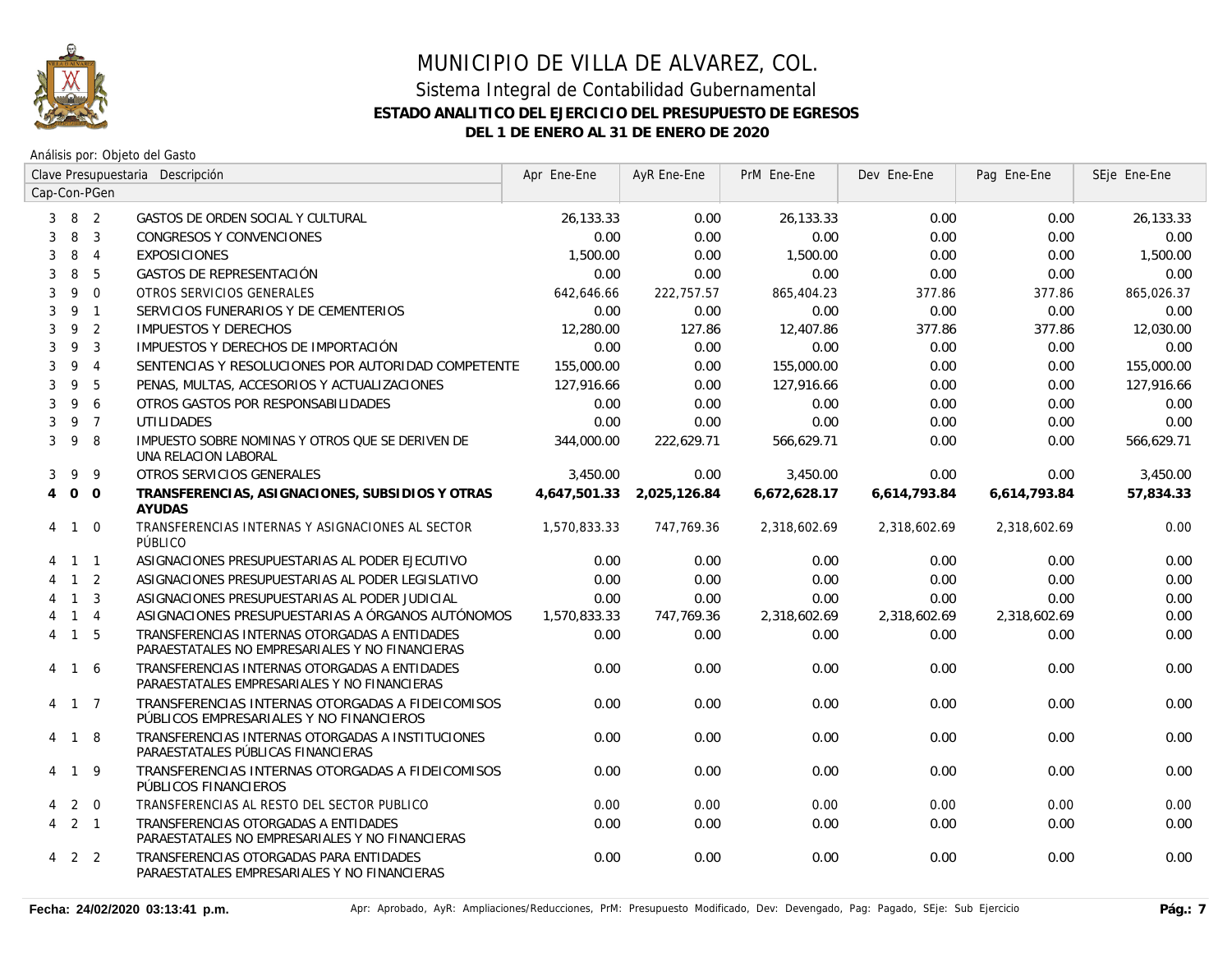

Análisis por: Objeto del Gasto

|   |                | Clave Presupuestaria Descripción |                                                                                   | Apr Ene-Ene  | AyR Ene-Ene  | PrM Ene-Ene  | Dev Ene-Ene  | Pag Ene-Ene  | SEje Ene-Ene |
|---|----------------|----------------------------------|-----------------------------------------------------------------------------------|--------------|--------------|--------------|--------------|--------------|--------------|
|   |                | Cap-Con-PGen                     |                                                                                   |              |              |              |              |              |              |
|   | $4$ 2 3        |                                  | TRANSFERENCIAS OTORGADAS PARA INSTITUCIONES<br>PARAESTATALES PÚBLICAS FINANCIERAS | 0.00         | 0.00         | 0.00         | 0.00         | 0.00         | 0.00         |
| 4 | $2 \quad 4$    |                                  | TRANSFERENCIAS OTORGADAS A ENTIDADES FEDERATIVAS Y<br><b>MUNICIPIOS</b>           | 0.00         | 0.00         | 0.00         | 0.00         | 0.00         | 0.00         |
| 4 | 2              | 5                                | TRANSFERENCIAS A FIDEICOMISOS DE ENTIDADES<br>FEDERATIVAS Y MUNICIPIOS            | 0.00         | 0.00         | 0.00         | 0.00         | 0.00         | 0.00         |
| 4 | 3              | $\mathbf 0$                      | SUBSIDIOS Y SUBVENCIONES                                                          | 0.00         | 0.00         | 0.00         | 0.00         | 0.00         | 0.00         |
| 4 | 3              | $\overline{1}$                   | SUBSIDIOS A LA PRODUCCIÓN                                                         | 0.00         | 0.00         | 0.00         | 0.00         | 0.00         | 0.00         |
|   | 3              | 2                                | SUBSIDIOS A LA DISTRIBUCIÓN                                                       | 0.00         | 0.00         | 0.00         | 0.00         | 0.00         | 0.00         |
|   | 3              | 3                                | SUBSIDIOS A LA INVERSIÓN                                                          | 0.00         | 0.00         | 0.00         | 0.00         | 0.00         | 0.00         |
| 4 | 3              | $\overline{4}$                   | SUBSIDIOS A LA PRESTACIÓN DE SERVICIOS PÚBLICOS                                   | 0.00         | 0.00         | 0.00         | 0.00         | 0.00         | 0.00         |
| 4 | $\mathbf{3}$   | 5                                | SUBSIDIOS PARA CUBRIR DIFERENCIALES DE TASAS DE<br><b>INTERÉS</b>                 | 0.00         | 0.00         | 0.00         | 0.00         | 0.00         | 0.00         |
|   | 3              | 6                                | SUBSIDIOS A LA VIVIENDA                                                           | 0.00         | 0.00         | 0.00         | 0.00         | 0.00         | 0.00         |
|   | 3              | $\overline{7}$                   | SUBVENCIONES AL CONSUMO                                                           | 0.00         | 0.00         | 0.00         | 0.00         | 0.00         | 0.00         |
|   | 3              | 8                                | SUBSIDIOS A ENTIDADES FEDERATIVAS Y MUNICIPIOS                                    | 0.00         | 0.00         | 0.00         | 0.00         | 0.00         | 0.00         |
|   | 3              | 9                                | <b>OTROS SUBSIDIOS</b>                                                            | 0.00         | 0.00         | 0.00         | 0.00         | 0.00         | 0.00         |
|   | $\overline{4}$ | $\overline{0}$                   | AYUDAS SOCIALES                                                                   | 41,501.00    | 16,333.33    | 57,834.33    | 0.00         | 0.00         | 57,834.33    |
|   | $\overline{4}$ | $\overline{1}$                   | AYUDAS SOCIALES A PERSONAS                                                        | 27,500.00    | 0.00         | 27,500.00    | 0.00         | 0.00         | 27,500.00    |
| 4 | 4 2            |                                  | BECAS Y OTRAS AYUDAS PARA PROGRAMAS DE<br>CAPACITACIÓN                            | 1.00         | 0.00         | 1.00         | 0.00         | 0.00         | 1.00         |
| 4 | $\overline{4}$ | 3                                | AYUDAS SOCIALES A INSTITUCIONES DE ENSEÑANZA                                      | 0.00         | 0.00         | 0.00         | 0.00         | 0.00         | 0.00         |
| 4 | $\overline{4}$ | $\overline{4}$                   | AYUDAS SOCIALES A ACTIVIDADES CIENTÍFICAS O<br>ACADÉMICAS                         | 0.00         | 0.00         | 0.00         | 0.00         | 0.00         | 0.00         |
|   | $\overline{4}$ | 5                                | AYUDAS SOCIALES A INSTITUCIONES SIN FINES DE LUCRO                                | 14,000.00    | 16,333.33    | 30,333.33    | 0.00         | 0.00         | 30,333.33    |
|   | $\overline{4}$ | 6                                | AYUDAS SOCIALES A COOPERATIVAS                                                    | 0.00         | 0.00         | 0.00         | 0.00         | 0.00         | 0.00         |
|   | $\overline{4}$ | $\overline{7}$                   | AYUDAS SOCIALES A ENTIDADES DE INTERÉS PÚBLICO                                    | 0.00         | 0.00         | 0.00         | 0.00         | 0.00         | 0.00         |
|   | $\overline{4}$ | 8                                | AYUDAS POR DESASTRES NATURALES Y OTROS SINIESTROS                                 | 0.00         | 0.00         | 0.00         | 0.00         | 0.00         | 0.00         |
| 4 | 5              | $\Omega$                         | PENSIONES Y JUBILACIONES                                                          | 3,035,167.00 | 1,261,024.15 | 4,296,191.15 | 4,296,191.15 | 4,296,191.15 | 0.00         |
|   | 5              | $\overline{1}$                   | <b>PENSIONES</b>                                                                  | 115,866.25   | 40,028.46    | 155,894.71   | 155,894.71   | 155,894.71   | 0.00         |
|   | 5              | $\overline{2}$                   | <b>JUBILACIONES</b>                                                               | 2,919,300.75 | 1,220,995.69 | 4,140,296.44 | 4,140,296.44 | 4,140,296.44 | 0.00         |
|   | 5              | 9                                | OTRAS PENSIONES Y JUBILACIONES                                                    | 0.00         | 0.00         | 0.00         | 0.00         | 0.00         | 0.00         |
| 4 | 6              | $\overline{0}$                   | TRANSFERENCIAS A FIDEICOMISOS, MANDATOS Y OTROS<br>ANALOGOS                       | 0.00         | 0.00         | 0.00         | 0.00         | 0.00         | 0.00         |
| 4 | 6              | $\overline{1}$                   | TRANSFERENCIAS A FIDEICOMISOS DEL PODER EJECUTIVO                                 | 0.00         | 0.00         | 0.00         | 0.00         | 0.00         | 0.00         |
|   | 6              | $\overline{2}$                   | TRANSFERENCIAS A FIDEICOMISOS DEL PODER LEGISLATIVO                               | 0.00         | 0.00         | 0.00         | 0.00         | 0.00         | 0.00         |
|   | 6              | 3                                | TRANSFERENCIAS A FIDEICOMISOS DEL PODER JUDICIAL                                  | 0.00         | 0.00         | 0.00         | 0.00         | 0.00         | 0.00         |
| 4 | 6              | $\overline{4}$                   | TRANSFERENCIAS A FIDEICOMISOS PÚBLICOS DE ENTIDADES                               | 0.00         | 0.00         | 0.00         | 0.00         | 0.00         | 0.00         |

Fecha: 24/02/2020 03:13:41 p.m. **Anche Apripagado, AyR: Ampliaciones/Reducciones, PrM: Presupuesto Modificado, Dev: Devengado, Pag: Pagado, SEje: Sub Ejercicio Pág.: 8**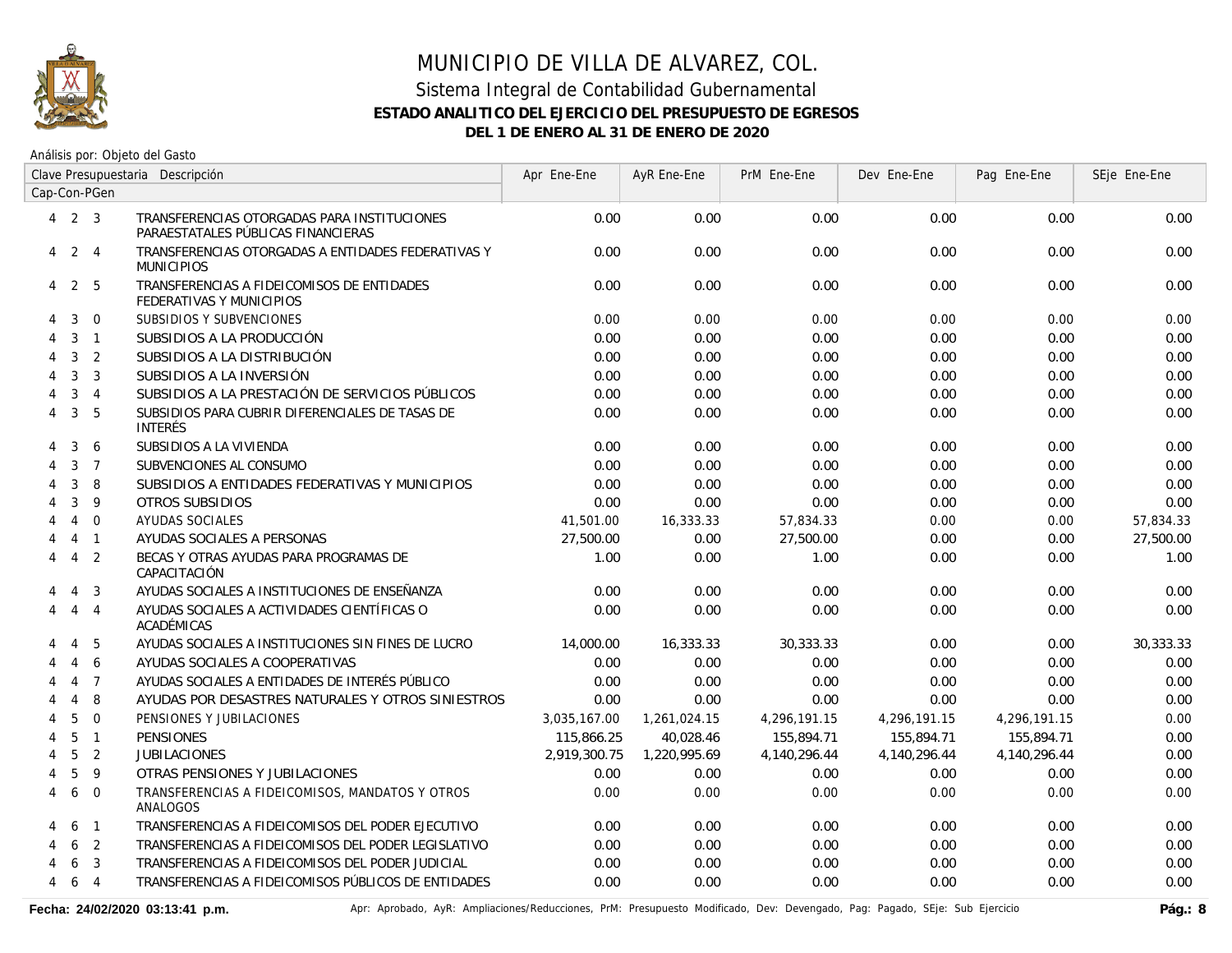

Análisis por: Objeto del Gasto

|                                       | Clave Presupuestaria Descripción                                                                    | Apr Ene-Ene | AyR Ene-Ene | PrM Ene-Ene | Dev Ene-Ene | Pag Ene-Ene | SEje Ene-Ene |
|---------------------------------------|-----------------------------------------------------------------------------------------------------|-------------|-------------|-------------|-------------|-------------|--------------|
| Cap-Con-PGen                          |                                                                                                     |             |             |             |             |             |              |
|                                       | PARAESTATALES NO EMPRESARIALES Y NO FINANCIERAS                                                     |             |             |             |             |             |              |
| 6 5<br>4                              | TRANSFERENCIAS A FIDEICOMISOS PÚBLICOS DE ENTIDADES<br>PARAESTATALES EMPRESARIALES Y NO FINANCIERAS | 0.00        | 0.00        | 0.00        | 0.00        | 0.00        | 0.00         |
| 4<br>6<br>6                           | TRANSFERENCIAS A FIDEICOMISOS DE INSTITUCIONES<br>PÚBLICAS FINANCIERAS                              | 0.00        | 0.00        | 0.00        | 0.00        | 0.00        | 0.00         |
| 9<br>6                                | OTRAS TRANSFERENCIAS A FIDEICOMISOS                                                                 | 0.00        | 0.00        | 0.00        | 0.00        | 0.00        | 0.00         |
| $\Omega$<br>$7\overline{ }$           | TRANSFERENCIAS A LA SEGURIDAD SOCIAL                                                                | 0.00        | 0.00        | 0.00        | 0.00        | 0.00        | 0.00         |
| 7 <sub>1</sub><br>4                   | TRANSFERENCIAS POR OBLIGACIÓN DE LEY                                                                | 0.00        | 0.00        | 0.00        | 0.00        | 0.00        | 0.00         |
| $\mathbf{0}$<br>8<br>4                | <b>DONATIVOS</b>                                                                                    | 0.00        | 0.00        | 0.00        | 0.00        | 0.00        | 0.00         |
| 8<br>$\overline{1}$<br>4              | DONATIVOS A INSTITUCIONES SIN FINES DE LUCRO                                                        | 0.00        | 0.00        | 0.00        | 0.00        | 0.00        | 0.00         |
| 8<br>2<br>4                           | DONATIVOS A ENTIDADES FEDERATIVAS                                                                   | 0.00        | 0.00        | 0.00        | 0.00        | 0.00        | 0.00         |
| 8<br>3<br>4                           | DONATIVOS A FIDEICOMISOS PRIVADOS                                                                   | 0.00        | 0.00        | 0.00        | 0.00        | 0.00        | 0.00         |
| 8<br>$\overline{4}$<br>4              | DONATIVOS A FIDEICOMISOS ESTATALES                                                                  | 0.00        | 0.00        | 0.00        | 0.00        | 0.00        | 0.00         |
| 8<br>5<br>4                           | DONATIVOS INTERNACIONALES                                                                           | 0.00        | 0.00        | 0.00        | 0.00        | 0.00        | 0.00         |
| $\mathbf{0}$<br>9                     | TRANSFERENCIAS AL EXTERIOR                                                                          | 0.00        | 0.00        | 0.00        | 0.00        | 0.00        | 0.00         |
| 9<br>$\overline{1}$<br>4              | TRANSFERENCIAS PARA GOBIERNOS EXTRANJEROS                                                           | 0.00        | 0.00        | 0.00        | 0.00        | 0.00        | 0.00         |
| 9<br>$\overline{2}$<br>4              | TRANSFERENCIAS PARA ORGANISMOS INTERNACIONALES                                                      | 0.00        | 0.00        | 0.00        | 0.00        | 0.00        | 0.00         |
| $\overline{3}$<br>9                   | TRANSFERENCIAS PARA EL SECTOR PRIVADO EXTERNO                                                       | 0.00        | 0.00        | 0.00        | 0.00        | 0.00        | 0.00         |
| $\Omega$<br>5<br>$\Omega$             | BIENES MUEBLES, INMUEBLES E INTANGIBLES                                                             | 32,666.68   | 0.00        | 32,666.68   | 0.00        | 0.00        | 32,666.68    |
| $1 \quad 0$<br>5                      | MOBILIARIO Y EQUIPO DE ADMINISTRACION                                                               | 16,666.68   | 0.00        | 16,666.68   | 0.00        | 0.00        | 16,666.68    |
| 5<br>$1 \quad 1$                      | MUEBLES DE OFICINA Y ESTANTERÍA                                                                     | 12,500.01   | 0.00        | 12,500.01   | 0.00        | 0.00        | 12,500.01    |
| $\overline{2}$<br>5<br>$\mathbf{1}$   | MUEBLES, EXCEPTO DE OFICINA Y ESTANTERÍA                                                            | 0.00        | 0.00        | 0.00        | 0.00        | 0.00        | 0.00         |
| $1 \quad 3$<br>5                      | BIENES ARTÍSTICOS, CULTURALES Y CIENTÍFICOS                                                         | 0.00        | 0.00        | 0.00        | 0.00        | 0.00        | 0.00         |
| $1 \quad 4$<br>5                      | OBJETOS DE VALOR                                                                                    | 0.00        | 0.00        | 0.00        | 0.00        | 0.00        | 0.00         |
| $1\quad5$<br>5                        | EQUIPO DE CÓMPUTO Y DE TECNOLOGÍAS DE LA<br><b>INFORMACIÓN</b>                                      | 4,166.67    | 0.00        | 4,166.67    | 0.00        | 0.00        | 4,166.67     |
| 9<br>5<br>$\mathbf{1}$                | OTROS MOBILIARIOS Y EQUIPOS DE ADMINISTRACIÓN                                                       | 0.00        | 0.00        | 0.00        | 0.00        | 0.00        | 0.00         |
| $\overline{2}$<br>$\overline{0}$<br>5 | MOBILIARIO Y EQUIPO EDUCACIONAL Y RECREATIVO                                                        | 0.00        | 0.00        | 0.00        | 0.00        | 0.00        | 0.00         |
| $2 \quad 1$<br>5                      | EQUIPOS Y APARATOS AUDIOVISUALES                                                                    | 0.00        | 0.00        | 0.00        | 0.00        | 0.00        | 0.00         |
| 2 <sub>2</sub><br>5                   | APARATOS DEPORTIVOS                                                                                 | 0.00        | 0.00        | 0.00        | 0.00        | 0.00        | 0.00         |
| 2 <sup>3</sup><br>5                   | CÁMARAS FOTOGRÁFICAS Y DE VIDEO                                                                     | 0.00        | 0.00        | 0.00        | 0.00        | 0.00        | 0.00         |
| $\overline{2}$<br>9<br>5              | OTRO MOBILIARIO Y EQUIPO EDUCACIONAL Y RECREATIVO                                                   | 0.00        | 0.00        | 0.00        | 0.00        | 0.00        | 0.00         |
| $\mathbf{3}$<br>5<br>$\overline{0}$   | EQUIPO E INSTRUMENTAL MEDICO Y DE LABORATORIO                                                       | 0.00        | 0.00        | 0.00        | 0.00        | 0.00        | 0.00         |
| 3<br>$\overline{1}$<br>5              | EQUIPO MÉDICO Y DE LABORATORIO                                                                      | 0.00        | 0.00        | 0.00        | 0.00        | 0.00        | 0.00         |
| 3<br>$\overline{2}$<br>5              | INSTRUMENTAL MÉDICO Y DE LABORATORIO                                                                | 0.00        | 0.00        | 0.00        | 0.00        | 0.00        | 0.00         |
| $\overline{0}$<br>5<br>$\overline{4}$ | VEHICULOS Y EQUIPO DE TRANSPORTE                                                                    | 0.00        | 0.00        | 0.00        | 0.00        | 0.00        | 0.00         |
| 541                                   | AUTOMOVILES Y EQUIPO TERRESTRE                                                                      | 0.00        | 0.00        | 0.00        | 0.00        | 0.00        | 0.00         |
|                                       |                                                                                                     |             |             |             |             |             |              |

Fecha: 24/02/2020 03:13:41 p.m. **Anche Apripagado, AyR: Ampliaciones/Reducciones**, PrM: Presupuesto Modificado, Dev: Devengado, Pag: Pagado, SEje: Sub Ejercicio Pág.: 9<br>Pág.: 9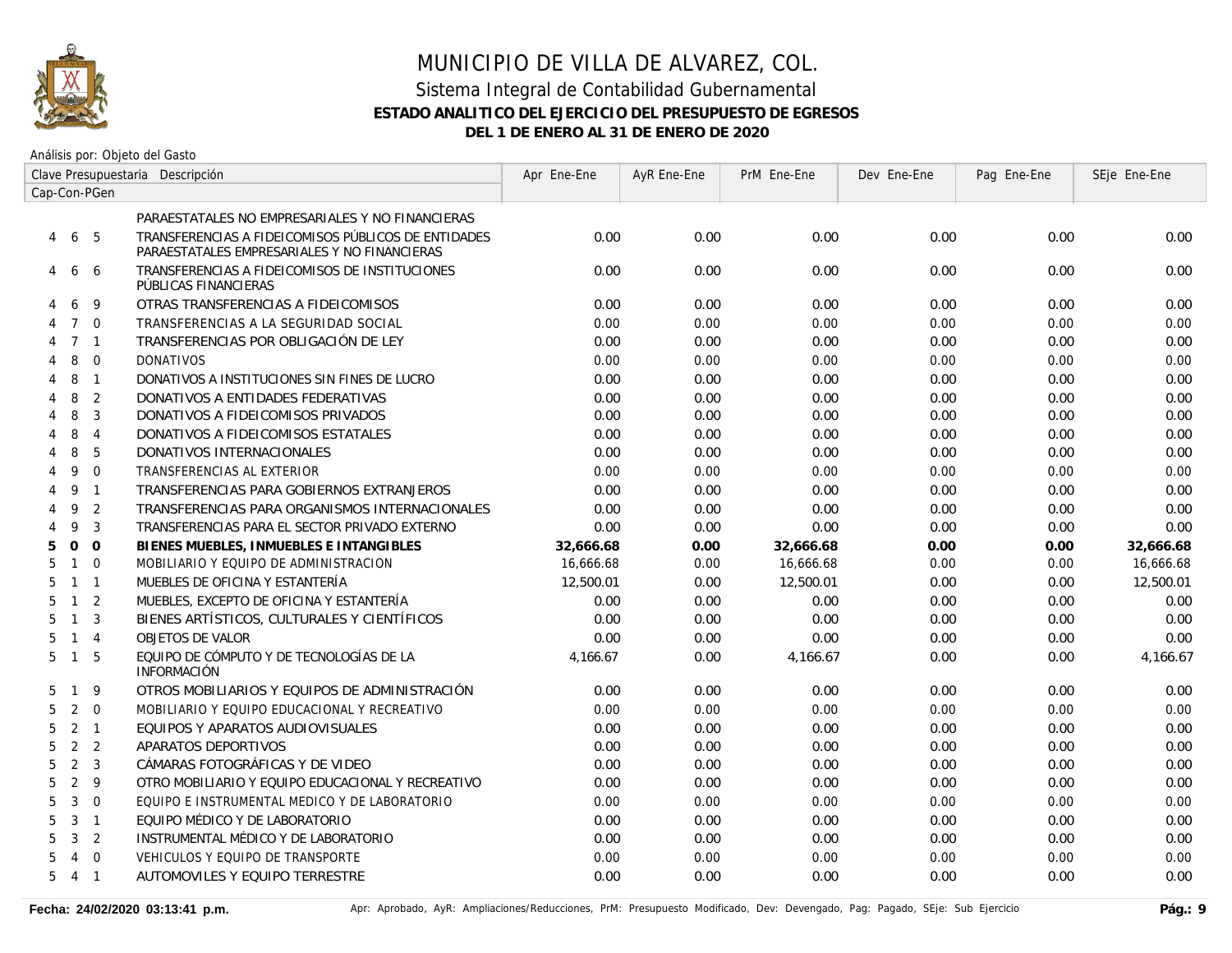

|                      | Clave Presupuestaria Descripción |                |                                                                                          | Apr Ene-Ene | AyR Ene-Ene | PrM Ene-Ene | Dev Ene-Ene | Pag Ene-Ene | SEje Ene-Ene |
|----------------------|----------------------------------|----------------|------------------------------------------------------------------------------------------|-------------|-------------|-------------|-------------|-------------|--------------|
| Cap-Con-PGen         |                                  |                |                                                                                          |             |             |             |             |             |              |
| 5                    |                                  | 4 2            | CARROCERÍAS Y REMOLQUES                                                                  | 0.00        | 0.00        | 0.00        | 0.00        | 0.00        | 0.00         |
| $\overline{4}$<br>5  |                                  | 3              | EQUIPO AEROESPACIAL                                                                      | 0.00        | 0.00        | 0.00        | 0.00        | 0.00        | 0.00         |
| $\overline{4}$<br>5  |                                  | $\overline{4}$ | EQUIPO FERROVIARIO                                                                       | 0.00        | 0.00        | 0.00        | 0.00        | 0.00        | 0.00         |
| $\overline{4}$<br>5  |                                  | 5              | EMBARCACIONES                                                                            | 0.00        | 0.00        | 0.00        | 0.00        | 0.00        | 0.00         |
| 5<br>$\overline{4}$  |                                  | 9              | OTROS EQUIPOS DE TRANSPORTE                                                              | 0.00        | 0.00        | 0.00        | 0.00        | 0.00        | 0.00         |
| 5<br>5               |                                  | $\mathbf 0$    | EQUIPO DE DEFENSA Y SEGURIDAD                                                            | 0.00        | 0.00        | 0.00        | 0.00        | 0.00        | 0.00         |
| 5<br>5               |                                  | $\overline{1}$ | EQUIPO DE DEFENSA Y SEGURIDAD                                                            | 0.00        | 0.00        | 0.00        | 0.00        | 0.00        | 0.00         |
| 5<br>6               |                                  | $\overline{0}$ | MAQUINARIA, OTROS EQUIPOS Y HERRAMIENTAS                                                 | 16,000.00   | 0.00        | 16,000.00   | 0.00        | 0.00        | 16,000.00    |
| 5<br>6               |                                  | $\overline{1}$ | MAQUINARIA Y EQUIPO AGROPECUARIO                                                         | 0.00        | 0.00        | 0.00        | 0.00        | 0.00        | 0.00         |
| 5<br>6               |                                  | 2              | MAQUINARIA Y EQUIPO INDUSTRIAL                                                           | 0.00        | 0.00        | 0.00        | 0.00        | 0.00        | 0.00         |
| 5<br>6               |                                  | 3              | MAQUINARIA Y EQUIPO DE CONSTRUCCIÓN                                                      | 0.00        | 0.00        | 0.00        | 0.00        | 0.00        | 0.00         |
| 5<br>6               |                                  | $\overline{4}$ | SISTEMAS DE AIRE ACONDICIONADO, CALEFACCIÓN Y DE<br>REFRIGERACIÓN INDUSTRIAL Y COMERCIAL | 0.00        | 0.00        | 0.00        | 0.00        | 0.00        | 0.00         |
| 5<br>6               |                                  | 5              | EQUIPO DE COMUNICACIÓN Y TELECOMUNICACIÓN                                                | 0.00        | 0.00        | 0.00        | 0.00        | 0.00        | 0.00         |
| 5                    |                                  | 6 6            | EQUIPOS DE GENERACIÓN ELÉCTRICA, APARATOS Y<br>ACCESORIOS ELÉCTRICOS                     | 0.00        | 0.00        | 0.00        | 0.00        | 0.00        | 0.00         |
| 5<br>6               |                                  | $\overline{7}$ | HERRAMIENTAS Y MÁQUINAS-HERRAMIENTA                                                      | 16,000.00   | 0.00        | 16,000.00   | 0.00        | 0.00        | 16,000.00    |
| 5<br>6               |                                  | 9              | OTROS EQUIPOS                                                                            | 0.00        | 0.00        | 0.00        | 0.00        | 0.00        | 0.00         |
| $7\overline{ }$<br>5 |                                  | $\overline{0}$ | <b>ACTIVOS BIOLOGICOS</b>                                                                | 0.00        | 0.00        | 0.00        | 0.00        | 0.00        | 0.00         |
| 5                    |                                  | 7 <sub>1</sub> | <b>BOVINOS</b>                                                                           | 0.00        | 0.00        | 0.00        | 0.00        | 0.00        | 0.00         |
| 5                    |                                  | 7 <sup>2</sup> | <b>PORCINOS</b>                                                                          | 0.00        | 0.00        | 0.00        | 0.00        | 0.00        | 0.00         |
| 5                    | $7^{\circ}$                      | $\overline{3}$ | <b>AVES</b>                                                                              | 0.00        | 0.00        | 0.00        | 0.00        | 0.00        | 0.00         |
| 5                    |                                  | 7 <sub>4</sub> | OVINOS Y CAPRINOS                                                                        | 0.00        | 0.00        | 0.00        | 0.00        | 0.00        | 0.00         |
| $7^{\circ}$<br>5     |                                  | 5              | PECES Y ACUICULTURA                                                                      | 0.00        | 0.00        | 0.00        | 0.00        | 0.00        | 0.00         |
| $7^{\circ}$<br>5     |                                  | 6              | <b>EQUINOS</b>                                                                           | 0.00        | 0.00        | 0.00        | 0.00        | 0.00        | 0.00         |
| 5                    |                                  | 7 <sub>7</sub> | ESPECIES MENORES Y DE ZOOLÓGICO                                                          | 0.00        | 0.00        | 0.00        | 0.00        | 0.00        | 0.00         |
| $7^{\circ}$<br>5     |                                  | 8              | ARBOLES Y PLANTAS                                                                        | 0.00        | 0.00        | 0.00        | 0.00        | 0.00        | 0.00         |
| $7^{\circ}$<br>5     |                                  | 9              | OTROS ACTIVOS BIOLÓGICOS                                                                 | 0.00        | 0.00        | 0.00        | 0.00        | 0.00        | 0.00         |
| 8<br>5               |                                  | $\mathbf 0$    | <b>BIENES INMUEBLES</b>                                                                  | 0.00        | 0.00        | 0.00        | 0.00        | 0.00        | 0.00         |
| 8<br>5               |                                  | $\overline{1}$ | <b>TERRENOS</b>                                                                          | 0.00        | 0.00        | 0.00        | 0.00        | 0.00        | 0.00         |
| 8<br>5               |                                  | 2              | VIVIENDAS                                                                                | 0.00        | 0.00        | 0.00        | 0.00        | 0.00        | 0.00         |
| 8<br>5               |                                  | 3              | EDIFICIOS NO RESIDENCIALES                                                               | 0.00        | 0.00        | 0.00        | 0.00        | 0.00        | 0.00         |
| 8<br>5               |                                  | 9              | <b>OTROS BIENES INMUEBLES</b>                                                            | 0.00        | 0.00        | 0.00        | 0.00        | 0.00        | 0.00         |
| 9<br>5               |                                  | $\overline{0}$ | <b>ACTIVOS INTANGIBLES</b>                                                               | 0.00        | 0.00        | 0.00        | 0.00        | 0.00        | 0.00         |
| 9<br>5               |                                  | $\overline{1}$ | SOFTWARE                                                                                 | 0.00        | 0.00        | 0.00        | 0.00        | 0.00        | 0.00         |
| 9<br>5               |                                  | $\overline{2}$ | <b>PATENTES</b>                                                                          | 0.00        | 0.00        | 0.00        | 0.00        | 0.00        | 0.00         |
| 5<br>9               |                                  | 3              | <b>MARCAS</b>                                                                            | 0.00        | 0.00        | 0.00        | 0.00        | 0.00        | 0.00         |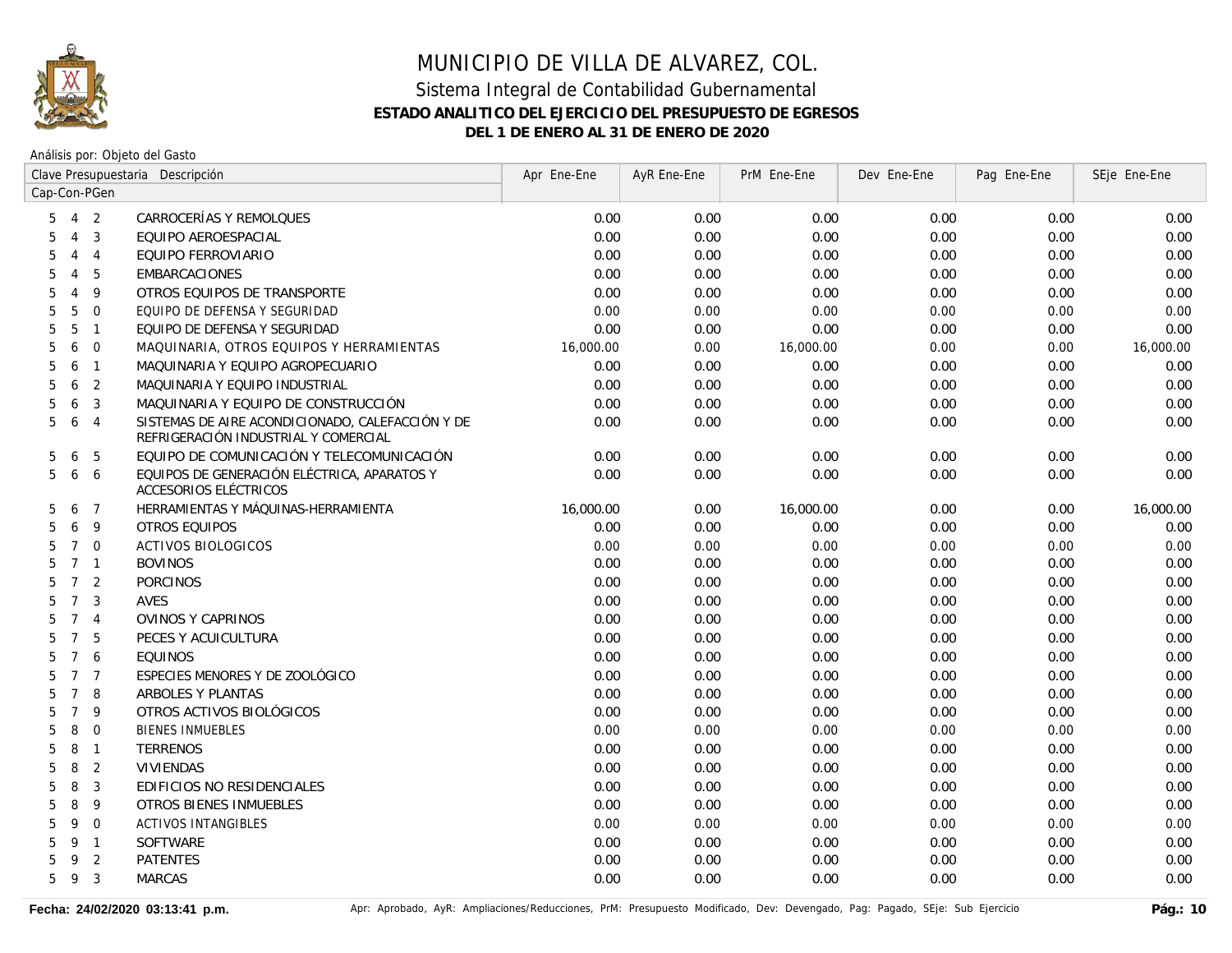

|   |                     |                | Clave Presupuestaria Descripción                                                                                        | Apr Ene-Ene  | AyR Ene-Ene | PrM Ene-Ene  | Dev Ene-Ene | Pag Ene-Ene | SEje Ene-Ene |
|---|---------------------|----------------|-------------------------------------------------------------------------------------------------------------------------|--------------|-------------|--------------|-------------|-------------|--------------|
|   |                     | Cap-Con-PGen   |                                                                                                                         |              |             |              |             |             |              |
|   | 5 9 4               |                | <b>DERECHOS</b>                                                                                                         | 0.00         | 0.00        | 0.00         | 0.00        | 0.00        | 0.00         |
| 5 | 9                   | -5             | <b>CONCESIONES</b>                                                                                                      | 0.00         | 0.00        | 0.00         | 0.00        | 0.00        | 0.00         |
| 5 | 9                   | 6              | <b>FRANQUICIAS</b>                                                                                                      | 0.00         | 0.00        | 0.00         | 0.00        | 0.00        | 0.00         |
| 5 | 9                   | $\overline{7}$ | LICENCIAS INFORMÁTICAS E INTELECTUALES                                                                                  | 0.00         | 0.00        | 0.00         | 0.00        | 0.00        | 0.00         |
| 5 | 9                   | 8              | LICENCIAS INDUSTRIALES, COMERCIALES Y OTRAS                                                                             | 0.00         | 0.00        | 0.00         | 0.00        | 0.00        | 0.00         |
| 5 | 9                   | 9              | OTROS ACTIVOS INTANGIBLES                                                                                               | 0.00         | 0.00        | 0.00         | 0.00        | 0.00        | 0.00         |
| 6 | $\overline{O}$      | $\overline{0}$ | <b>INVERSION PUBLICA</b>                                                                                                | 1,467,341.58 | 0.00        | 1,467,341.58 | 0.00        | 0.00        | 1,467,341.58 |
| 6 | $\mathbf{1}$        | $\overline{0}$ | OBRA PUBLICA EN BIENES DE DOMINIO PUBLICO                                                                               | 1,467,341.58 | 0.00        | 1,467,341.58 | 0.00        | 0.00        | 1,467,341.58 |
| 6 |                     | $1 \quad 1$    | EDIFICACIÓN HABITACIONAL                                                                                                | 0.00         | 0.00        | 0.00         | 0.00        | 0.00        | 0.00         |
| 6 | $\mathbf{1}$        | $\overline{2}$ | EDIFICACIÓN NO HABITACIONAL                                                                                             | 0.00         | 0.00        | 0.00         | 0.00        | 0.00        | 0.00         |
| 6 |                     | $1 \quad 3$    | CONSTRUCCIÓN DE OBRAS PARA EL ABASTECIMIENTO DE<br>AGUA, PETRÓLEO, GAS, ELECTRICIDAD Y<br>TELECOMUNICACIONES            | 0.00         | 0.00        | 0.00         | 0.00        | 0.00        | 0.00         |
| 6 |                     | $1 \quad 4$    | DIVISIÓN DE TERRENOS Y CONSTRUCCIÓN DE OBRAS DE<br>URBANIZACIÓN                                                         | 1,467,341.58 | 0.00        | 1.467.341.58 | 0.00        | 0.00        | 1,467,341.58 |
| 6 | $\mathbf{1}$        | -5             | CONSTRUCCIÓN DE VÍAS DE COMUNICACIÓN                                                                                    | 0.00         | 0.00        | 0.00         | 0.00        | 0.00        | 0.00         |
| 6 | $\overline{1}$      | 6              | OTRAS CONSTRUCCIONES DE INGENIERÍA CIVIL U OBRA<br><b>PESADA</b>                                                        | 0.00         | 0.00        | 0.00         | 0.00        | 0.00        | 0.00         |
| 6 |                     | $1 \quad 7$    | INSTALACIONES Y EQUIPAMIENTO EN CONSTRUCCIONES                                                                          | 0.00         | 0.00        | 0.00         | 0.00        | 0.00        | 0.00         |
| 6 |                     | $1 \quad 9$    | TRABAJOS DE ACABADOS EN EDIFICACIONES Y OTROS<br>TRABAJOS ESPECIALIZADOS                                                | 0.00         | 0.00        | 0.00         | 0.00        | 0.00        | 0.00         |
| 6 |                     | $2 \quad 0$    | OBRA PUBLICA EN BIENES PROPIOS                                                                                          | 0.00         | 0.00        | 0.00         | 0.00        | 0.00        | 0.00         |
|   | $6 \quad 2 \quad 1$ |                | EDIFICACIÓN HABITACIONAL                                                                                                | 0.00         | 0.00        | 0.00         | 0.00        | 0.00        | 0.00         |
| 6 |                     | 2 <sub>2</sub> | EDIFICACIÓN NO HABITACIONAL                                                                                             | 0.00         | 0.00        | 0.00         | 0.00        | 0.00        | 0.00         |
| 6 |                     | 2 <sup>3</sup> | CONSTRUCCIÓN DE OBRAS PARA EL ABASTECIMIENTO DE<br>AGUA, PETRÓLEO, GAS, ELECTRICIDAD Y<br>TELECOMUNICACIONES            | 0.00         | 0.00        | 0.00         | 0.00        | 0.00        | 0.00         |
|   | $6\quad 2\quad 4$   |                | DIVISIÓN DE TERRENOS Y CONSTRUCCIÓN DE OBRAS DE<br>URBANIZACIÓN                                                         | 0.00         | 0.00        | 0.00         | 0.00        | 0.00        | 0.00         |
| 6 |                     | 2 <sub>5</sub> | CONSTRUCCIÓN DE VÍAS DE COMUNICACIÓN                                                                                    | 0.00         | 0.00        | 0.00         | 0.00        | 0.00        | 0.00         |
| 6 |                     | 2 6            | OTRAS CONSTRUCCIONES DE INGENIERÍA CIVIL U OBRA<br><b>PESADA</b>                                                        | 0.00         | 0.00        | 0.00         | 0.00        | 0.00        | 0.00         |
| 6 |                     | 2 7            | INSTALACIONES Y EQUIPAMIENTO EN CONSTRUCCIONES                                                                          | 0.00         | 0.00        | 0.00         | 0.00        | 0.00        | 0.00         |
| 6 |                     | $2 \quad 9$    | TRABAJOS DE ACABADOS EN EDIFICACIONES Y OTROS<br>TRABAJOS ESPECIALIZADOS                                                | 0.00         | 0.00        | 0.00         | 0.00        | 0.00        | 0.00         |
| 6 | 3                   | $\overline{0}$ | PROYECTOS PRODUCTIVOS Y ACCIONES DE FOMENTO                                                                             | 0.00         | 0.00        | 0.00         | 0.00        | 0.00        | 0.00         |
|   | $6\quad 3\quad 1$   |                | ESTUDIOS, FORMULACIÓN Y EVALUACIÓN DE PROYECTOS<br>PRODUCTIVOS NO INCLUIDOS EN CONCEPTOS ANTERIORES<br>DE ESTE CAPÍTULO | 0.00         | 0.00        | 0.00         | 0.00        | 0.00        | 0.00         |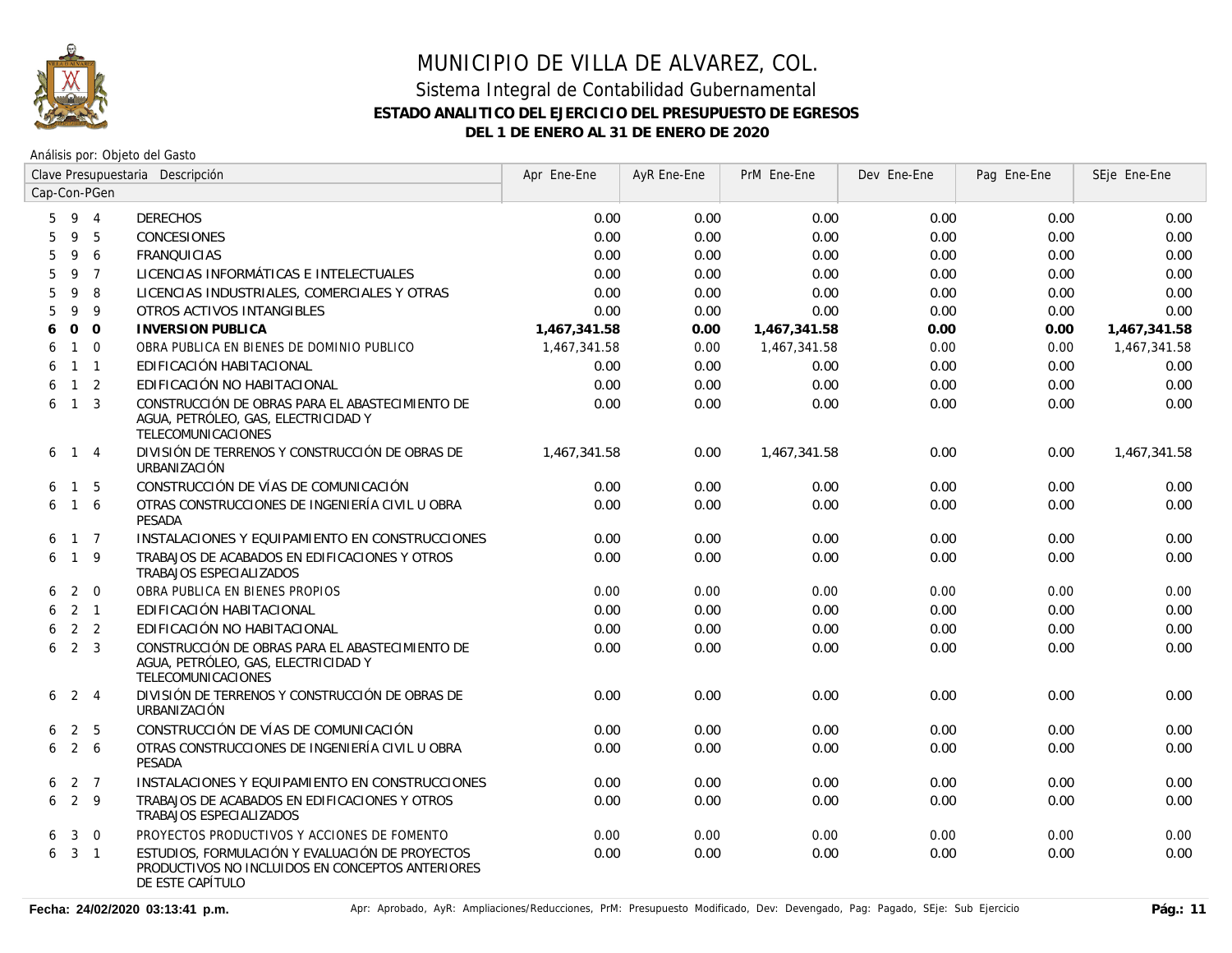

# MUNICIPIO DE VILLA DE ALVAREZ, COL. Sistema Integral de Contabilidad Gubernamental

#### **ESTADO ANALITICO DEL EJERCICIO DEL PRESUPUESTO DE EGRESOS**

**DEL 1 DE ENERO AL 31 DE ENERO DE 2020**

|             |                     | Clave Presupuestaria Descripción |                                                                                                                                          | Apr Ene-Ene | AyR Ene-Ene | PrM Ene-Ene | Dev Ene-Ene | Pag Ene-Ene | SEje Ene-Ene |
|-------------|---------------------|----------------------------------|------------------------------------------------------------------------------------------------------------------------------------------|-------------|-------------|-------------|-------------|-------------|--------------|
|             |                     | Cap-Con-PGen                     |                                                                                                                                          |             |             |             |             |             |              |
|             | $6 \t3 \t2$         |                                  | EJECUCIÓN DE PROYECTOS PRODUCTIVOS NO INCLUIDOS EN<br>CONCEPTOS ANTERIORES DE ESTE CAPÍTULO                                              | 0.00        | 0.00        | 0.00        | 0.00        | 0.00        | 0.00         |
| $7^{\circ}$ | $0\quad 0$          |                                  | <b>INVERSIONES FINANCIERAS Y OTRAS PROVISIONES</b>                                                                                       | 416.666.67  | 0.00        | 416.666.67  | 0.00        | 0.00        | 416,666.67   |
| $7^{\circ}$ |                     | $1\quad 0$                       | INVERSIONES PARA EL FOMENTO DE ACTIVIDADES<br><b>PRODUCTIVAS</b>                                                                         | 0.00        | 0.00        | 0.00        | 0.00        | 0.00        | 0.00         |
|             | $7 \quad 1 \quad 1$ |                                  | CRÉDITOS OTORGADOS POR ENTIDADES FEDERATIVAS Y<br>MUNICIPIOS AL SECTOR SOCIAL Y PRIVADO PARA EL<br>FOMENTO DE ACTIVIDADES PRODUCTIVAS    | 0.00        | 0.00        | 0.00        | 0.00        | 0.00        | 0.00         |
|             | 7 1 2               |                                  | CRÉDITOS OTORGADOS POR LAS ENTIDADES FEDERATIVAS A<br>MUNICIPIOS PARA EL FOMENTO DE ACTIVIDADES<br><b>PRODUCTIVAS</b>                    | 0.00        | 0.00        | 0.00        | 0.00        | 0.00        | 0.00         |
| $7^{\circ}$ |                     | $2 \quad 0$                      | ACCIONES Y PARTICIPACIONES DE CAPITAL                                                                                                    | 0.00        | 0.00        | 0.00        | 0.00        | 0.00        | 0.00         |
|             | 721                 |                                  | ACCIONES Y PARTICIPACIONES DE CAPITAL EN ENTIDADES<br>PARAESTATALES NO EMPRESARIALES Y NO FINANCIERAS<br>CON FINES DE POLÍTICA ECONÓMICA | 0.00        | 0.00        | 0.00        | 0.00        | 0.00        | 0.00         |
|             | $7\quad 2\quad 2$   |                                  | ACCIONES Y PARTICIPACIONES DE CAPITAL EN ENTIDADES<br>PARAESTATALES EMPRESARIALES Y NO FINANCIERAS CON<br>FINES DE POLÍTICA ECONÓMICA    | 0.00        | 0.00        | 0.00        | 0.00        | 0.00        | 0.00         |
|             | $7\quad 2\quad 3$   |                                  | ACCIONES Y PARTICIPACIONES DE CAPITAL EN<br>INSTITUCIONES PARAESTATALES PÚBLICAS FINANCIERAS<br>CON FINES DE POLÍTICA ECONÓMICA          | 0.00        | 0.00        | 0.00        | 0.00        | 0.00        | 0.00         |
|             | $7\quad 2\quad 4$   |                                  | ACCIONES Y PARTICIPACIONES DE CAPITAL EN EL SECTOR<br>PRIVADO CON FINES DE POLÍTICA ECONÓMICA                                            | 0.00        | 0.00        | 0.00        | 0.00        | 0.00        | 0.00         |
|             | 7 2 5               |                                  | ACCIONES Y PARTICIPACIONES DE CAPITAL EN ORGANISMOS<br>INTERNACIONALES CON FINES DE POLÍTICA ECONÓMICA                                   | 0.00        | 0.00        | 0.00        | 0.00        | 0.00        | 0.00         |
|             | 7 2 6               |                                  | ACCIONES Y PARTICIPACIONES DE CAPITAL EN EL SECTOR<br>EXTERNO CON FINES DE POLÍTICA ECONÓMICA                                            | 0.00        | 0.00        | 0.00        | 0.00        | 0.00        | 0.00         |
|             | $727$               |                                  | ACCIONES Y PARTICIPACIONES DE CAPITAL EN EL SECTOR<br>PÚBLICO CON FINES DE GESTIÓN DE LIQUIDEZ                                           | 0.00        | 0.00        | 0.00        | 0.00        | 0.00        | 0.00         |
|             | 728                 |                                  | ACCIONES Y PARTICIPACIONES DE CAPITAL EN EL SECTOR<br>PRIVADO CON FINES DE GESTIÓN DE LIQUIDEZ                                           | 0.00        | 0.00        | 0.00        | 0.00        | 0.00        | 0.00         |
|             | 7 2 9               |                                  | ACCIONES Y PARTICIPACIONES DE CAPITAL EN EL SECTOR<br>EXTERNO CON FINES DE GESTIÓN DE LIQUIDEZ                                           | 0.00        | 0.00        | 0.00        | 0.00        | 0.00        | 0.00         |
| $7^{\circ}$ | 3                   | $\overline{0}$                   | COMPRA DE TITULOS Y VALORES                                                                                                              | 0.00        | 0.00        | 0.00        | 0.00        | 0.00        | 0.00         |
| $7^{\circ}$ |                     | $3 \quad 1$                      | <b>BONOS</b>                                                                                                                             | 0.00        | 0.00        | 0.00        | 0.00        | 0.00        | 0.00         |
|             | $7 \quad 3 \quad 2$ |                                  | VALORES REPRESENTATIVOS DE DEUDA ADQUIRIDOS CON<br>FINES DE POLÍTICA ECONÓMICA                                                           | 0.00        | 0.00        | 0.00        | 0.00        | 0.00        | 0.00         |
|             | $7 \quad 3 \quad 3$ |                                  | VALORES REPRESENTATIVOS DE DEUDA ADQUIRIDOS CON<br>FINES DE GESTIÓN DE LIQUIDEZ                                                          | 0.00        | 0.00        | 0.00        | 0.00        | 0.00        | 0.00         |
|             | $7 \quad 3 \quad 4$ |                                  | OBLIGACIONES NEGOCIABLES ADQUIRIDAS CON FINES DE                                                                                         | 0.00        | 0.00        | 0.00        | 0.00        | 0.00        | 0.00         |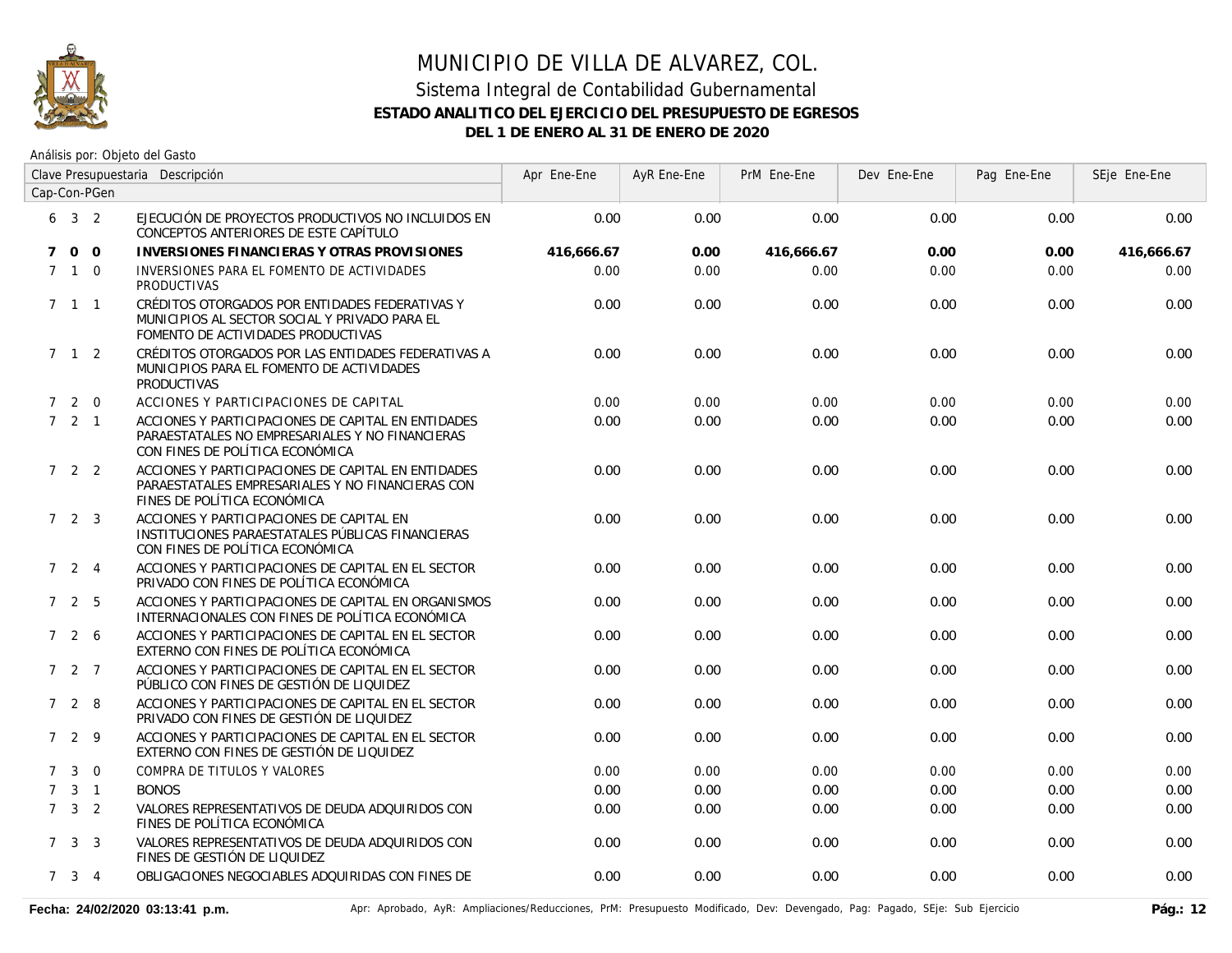

# MUNICIPIO DE VILLA DE ALVAREZ, COL.

#### Sistema Integral de Contabilidad Gubernamental **ESTADO ANALITICO DEL EJERCICIO DEL PRESUPUESTO DE EGRESOS DEL 1 DE ENERO AL 31 DE ENERO DE 2020**

| Clave Presupuestaria Descripción |                     |                |                                                                                                                          | Apr Ene-Ene | AyR Ene-Ene | PrM Ene-Ene | Dev Ene-Ene | Pag Ene-Ene | SEje Ene-Ene |
|----------------------------------|---------------------|----------------|--------------------------------------------------------------------------------------------------------------------------|-------------|-------------|-------------|-------------|-------------|--------------|
| Cap-Con-PGen                     |                     |                |                                                                                                                          |             |             |             |             |             |              |
|                                  |                     |                | POLÍTICA ECONÓMICA                                                                                                       |             |             |             |             |             |              |
|                                  | $7 \quad 3 \quad 5$ |                | OBLIGACIONES NEGOCIABLES ADQUIRIDAS CON FINES DE<br><b>GESTIÓN DE LIQUIDEZ</b>                                           | 0.00        | 0.00        | 0.00        | 0.00        | 0.00        | 0.00         |
|                                  | 7 3 9               |                | <b>OTROS VALORES</b>                                                                                                     | 0.00        | 0.00        | 0.00        | 0.00        | 0.00        | 0.00         |
|                                  |                     | $4 \quad 0$    | <b>CONCESION DE PRESTAMOS</b>                                                                                            | 0.00        | 0.00        | 0.00        | 0.00        | 0.00        | 0.00         |
|                                  | 741                 |                | CONCESIÓN DE PRÉSTAMOS A ENTIDADES PARAESTATALES<br>NO EMPRESARIALES Y NO FINANCIERAS CON FINES DE<br>POLÍTICA ECONÓMICA | 0.00        | 0.00        | 0.00        | 0.00        | 0.00        | 0.00         |
|                                  | 742                 |                | CONCESIÓN DE PRÉSTAMOS A ENTIDADES PARAESTATALES<br>EMPRESARIALES Y NO FINANCIERAS CON FINES DE POLÍTICA<br>ECONÓMICA    | 0.00        | 0.00        | 0.00        | 0.00        | 0.00        | 0.00         |
| $\mathcal{I}$                    |                     | $4 \quad 3$    | CONCESIÓN DE PRÉSTAMOS A INSTITUCIONES<br>PARAESTATALES PÚBLICAS FINANCIERAS CON FINES DE<br>POLÍTICA ECONÓMICA          | 0.00        | 0.00        | 0.00        | 0.00        | 0.00        | 0.00         |
| $7^{\circ}$                      |                     | 4 4            | CONCESIÓN DE PRÉSTAMOS A ENTIDADES FEDERATIVAS Y<br>MUNICIPIOS CON FINES DE POLÍTICA ECONÓMICA                           | 0.00        | 0.00        | 0.00        | 0.00        | 0.00        | 0.00         |
|                                  | 7 4 5               |                | CONCESIÓN DE PRÉSTAMOS AL SECTOR PRIVADO CON FINES<br>DE POLÍTICA ECONÓMICA                                              | 0.00        | 0.00        | 0.00        | 0.00        | 0.00        | 0.00         |
|                                  | 7 4 6               |                | CONCESIÓN DE PRÉSTAMOS AL SECTOR EXTERNO CON FINES<br>DE POLÍTICA ECONÓMICA                                              | 0.00        | 0.00        | 0.00        | 0.00        | 0.00        | 0.00         |
|                                  | 7 4 7               |                | CONCESIÓN DE PRÉSTAMOS AL SECTOR PÚBLICO CON FINES<br>DE GESTIÓN DE LIQUIDEZ                                             | 0.00        | 0.00        | 0.00        | 0.00        | 0.00        | 0.00         |
|                                  | 7 4 8               |                | CONCESIÓN DE PRÉSTAMOS AL SECTOR PRIVADO CON FINES<br>DE GESTIÓN DE LIQUIDEZ                                             | 0.00        | 0.00        | 0.00        | 0.00        | 0.00        | 0.00         |
|                                  | 7 4 9               |                | CONCESIÓN DE PRÉSTAMOS AL SECTOR EXTERNO CON FINES<br>DE GESTIÓN DE LIQUIDEZ                                             | 0.00        | 0.00        | 0.00        | 0.00        | 0.00        | 0.00         |
|                                  | $7\quad 5\quad 0$   |                | INVERSIONES EN FIDEICOMISOS, MANDATOS Y OTROS<br>ANALOGOS                                                                | 0.00        | 0.00        | 0.00        | 0.00        | 0.00        | 0.00         |
|                                  | $7\;\;5\;\;1$       |                | INVERSIONES EN FIDEICOMISOS DEL PODER EJECUTIVO                                                                          | 0.00        | 0.00        | 0.00        | 0.00        | 0.00        | 0.00         |
| $7^{\circ}$                      | $5\overline{)}$     | $\overline{2}$ | INVERSIONES EN FIDEICOMISOS DEL PODER LEGISLATIVO                                                                        | 0.00        | 0.00        | 0.00        | 0.00        | 0.00        | 0.00         |
| $7^{\circ}$                      | 5                   | $\overline{3}$ | INVERSIONES EN FIDEICOMISOS DEL PODER JUDICIAL                                                                           | 0.00        | 0.00        | 0.00        | 0.00        | 0.00        | 0.00         |
|                                  | $7\quad 5\quad 4$   |                | INVERSIONES EN FIDEICOMISOS PÚBLICOS NO<br>EMPRESARIALES Y NO FINANCIEROS                                                | 0.00        | 0.00        | 0.00        | 0.00        | 0.00        | 0.00         |
|                                  | $7\quad 5\quad 5$   |                | INVERSIONES EN FIDEICOMISOS PÚBLICOS EMPRESARIALES Y<br><b>NO FINANCIEROS</b>                                            | 0.00        | 0.00        | 0.00        | 0.00        | 0.00        | 0.00         |
| $7^{\circ}$                      | $5^{\circ}$         | 6              | INVERSIONES EN FIDEICOMISOS PÚBLICOS FINANCIEROS                                                                         | 0.00        | 0.00        | 0.00        | 0.00        | 0.00        | 0.00         |
| $\overline{7}$                   | -5                  | $\overline{7}$ | INVERSIONES EN FIDEICOMISOS DE ENTIDADES FEDERATIVAS                                                                     | 0.00        | 0.00        | 0.00        | 0.00        | 0.00        | 0.00         |
| $\overline{7}$                   | -5                  | -8             | INVERSIONES EN FIDEICOMISOS DE MUNICIPIOS                                                                                | 0.00        | 0.00        | 0.00        | 0.00        | 0.00        | 0.00         |
|                                  | 7 5 9               |                | OTRAS INVERSIONES EN FIDEICOMISOS                                                                                        | 0.00        | 0.00        | 0.00        | 0.00        | 0.00        | 0.00         |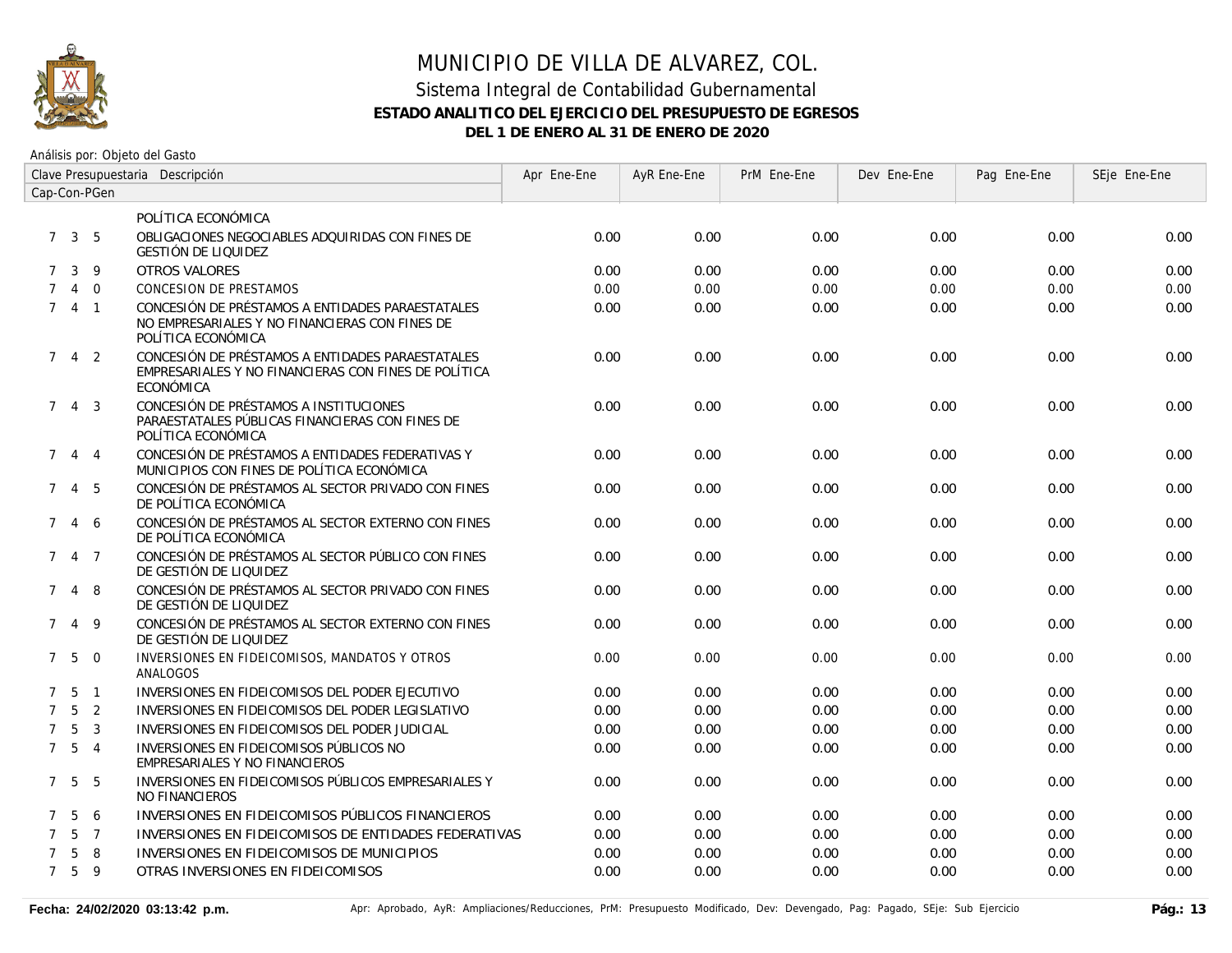

| Clave Presupuestaria Descripción |                |                |                                                                                                   | Apr Ene-Ene  | AyR Ene-Ene | PrM Ene-Ene  | Dev Ene-Ene  | Pag Ene-Ene  | SEje Ene-Ene |
|----------------------------------|----------------|----------------|---------------------------------------------------------------------------------------------------|--------------|-------------|--------------|--------------|--------------|--------------|
|                                  |                | Cap-Con-PGen   |                                                                                                   |              |             |              |              |              |              |
| $7^{\circ}$                      | 6 0            |                | OTRAS INVERSIONES FINANCIERAS                                                                     | 0.00         | 0.00        | 0.00         | 0.00         | 0.00         | 0.00         |
| $\overline{7}$                   |                | 6 <sub>1</sub> | DEPÓSITOS A LARGO PLAZO EN MONEDA NACIONAL                                                        | 0.00         | 0.00        | 0.00         | 0.00         | 0.00         | 0.00         |
| $\overline{7}$                   | 6              | 2              | DEPÓSITOS A LARGO PLAZO EN MONEDA EXTRANJERA                                                      | 0.00         | 0.00        | 0.00         | 0.00         | 0.00         | 0.00         |
| $7^{\circ}$                      | 9              | $\Omega$       | PROVISIONES PARA CONTINGENCIAS Y OTRAS<br><b>EROGACIONES ESPECIALES</b>                           | 416,666.67   | 0.00        | 416,666.67   | 0.00         | 0.00         | 416,666.67   |
| $\overline{7}$                   | 9              | $\overline{1}$ | CONTINGENCIAS POR FENÓMENOS NATURALES                                                             | 0.00         | 0.00        | 0.00         | 0.00         | 0.00         | 0.00         |
| $\overline{7}$                   | 9              | 2              | CONTINGENCIAS SOCIOECONÓMICAS                                                                     | 416,666.67   | 0.00        | 416,666.67   | 0.00         | 0.00         | 416,666.67   |
| $\overline{7}$                   | 9              | 9              | OTRAS EROGACIONES ESPECIALES                                                                      | 0.00         | 0.00        | 0.00         | 0.00         | 0.00         | 0.00         |
| 8                                | $\overline{O}$ | $\Omega$       | PARTICIPACIONES Y APORTACIONES                                                                    | 0.00         | 0.00        | 0.00         | 0.00         | 0.00         | 0.00         |
| 8                                | $\mathbf{1}$   | $\Omega$       | <b>PARTICIPACIONES</b>                                                                            | 0.00         | 0.00        | 0.00         | 0.00         | 0.00         | 0.00         |
| 8                                |                | $1 \quad 1$    | FONDO GENERAL DE PARTICIPACIONES                                                                  | 0.00         | 0.00        | 0.00         | 0.00         | 0.00         | 0.00         |
| 8                                | $\mathbf{1}$   | 2              | FONDO DE FOMENTO MUNICIPAL                                                                        | 0.00         | 0.00        | 0.00         | 0.00         | 0.00         | 0.00         |
| 8                                | $\mathbf{1}$   | $\overline{3}$ | PARTICIPACIONES DE LAS ENTIDADES FEDERATIVAS A LOS<br><b>MUNICIPIOS</b>                           | 0.00         | 0.00        | 0.00         | 0.00         | 0.00         | 0.00         |
| 8                                | $1 \quad 4$    |                | OTROS CONCEPTOS PARTICIPABLES DE LA FEDERACIÓN A<br><b>ENTIDADES FEDERATIVAS</b>                  | 0.00         | 0.00        | 0.00         | 0.00         | 0.00         | 0.00         |
| 8                                | $\mathbf{1}$   | - 5            | OTROS CONCEPTOS PARTICIPABLES DE LA FEDERACIÓN A<br><b>MUNICIPIOS</b>                             | 0.00         | 0.00        | 0.00         | 0.00         | 0.00         | 0.00         |
| 8                                | $\mathbf{1}$   | 6              | CONVENIOS DE COLABORACIÓN ADMINISTRATIVA                                                          | 0.00         | 0.00        | 0.00         | 0.00         | 0.00         | 0.00         |
| 8                                | 3              | $\overline{0}$ | APORTACIONES                                                                                      | 0.00         | 0.00        | 0.00         | 0.00         | 0.00         | 0.00         |
| 8                                | $\mathbf{3}$   | $\overline{1}$ | APORTACIONES DE LA FEDERACIÓN A LAS ENTIDADES<br><b>FEDERATIVAS</b>                               | 0.00         | 0.00        | 0.00         | 0.00         | 0.00         | 0.00         |
| 8                                | 3              | 2              | APORTACIONES DE LA FEDERACIÓN A MUNICIPIOS                                                        | 0.00         | 0.00        | 0.00         | 0.00         | 0.00         | 0.00         |
| 8                                | 3              | $\overline{3}$ | APORTACIONES DE LAS ENTIDADES FEDERATIVAS A LOS<br><b>MUNICIPIOS</b>                              | 0.00         | 0.00        | 0.00         | 0.00         | 0.00         | 0.00         |
| 8                                | 3              | $\overline{4}$ | APORTACIONES PREVISTAS EN LEYES Y DECRETOS AL<br>SISTEMA DE PROTECCIÓN SOCIAL                     | 0.00         | 0.00        | 0.00         | 0.00         | 0.00         | 0.00         |
| 8                                | 3              | 5              | APORTACIONES PREVISTAS EN LEYES Y DECRETOS<br>COMPENSATORIAS A ENTIDADES FEDERATIVAS Y MUNICIPIOS | 0.00         | 0.00        | 0.00         | 0.00         | 0.00         | 0.00         |
| 8                                | 5              | $\overline{0}$ | CONVENIOS                                                                                         | 0.00         | 0.00        | 0.00         | 0.00         | 0.00         | 0.00         |
| 8                                | 5              | $\overline{1}$ | CONVENIOS DE REASIGNACIÓN                                                                         | 0.00         | 0.00        | 0.00         | 0.00         | 0.00         | 0.00         |
| 8                                | 5              | 2              | CONVENIOS DE DESCENTRALIZACIÓN                                                                    | 0.00         | 0.00        | 0.00         | 0.00         | 0.00         | 0.00         |
| 8                                | 5              | $\overline{3}$ | <b>OTROS CONVENIOS</b>                                                                            | 0.00         | 0.00        | 0.00         | 0.00         | 0.00         | 0.00         |
| 9                                | 0 <sub>0</sub> |                | <b>DEUDA PUBLICA</b>                                                                              | 2,595,354.49 | 66,349.72   | 2,661,704.21 | 2,390,093.57 | 2,390,093.57 | 271,610.64   |
| 9                                |                | $1 \quad 0$    | AMORTIZACION DE LA DEUDA PUBLICA                                                                  | 1,867,486.28 | 648.03      | 1,868,134.31 | 1,868,134.31 | 1,868,134.31 | 0.00         |
|                                  | 9 1 1          |                | AMORTIZACIÓN DE LA DEUDA INTERNA CON INSTITUCIONES<br>DE CRÉDITO                                  | 1,867,486.28 | 648.03      | 1,868,134.31 | 1,868,134.31 | 1,868,134.31 | 0.00         |
|                                  | 9 1 2          |                | AMORTIZACIÓN DE LA DEUDA INTERNA POR EMISIÓN DE                                                   | 0.00         | 0.00        | 0.00         | 0.00         | 0.00         | 0.00         |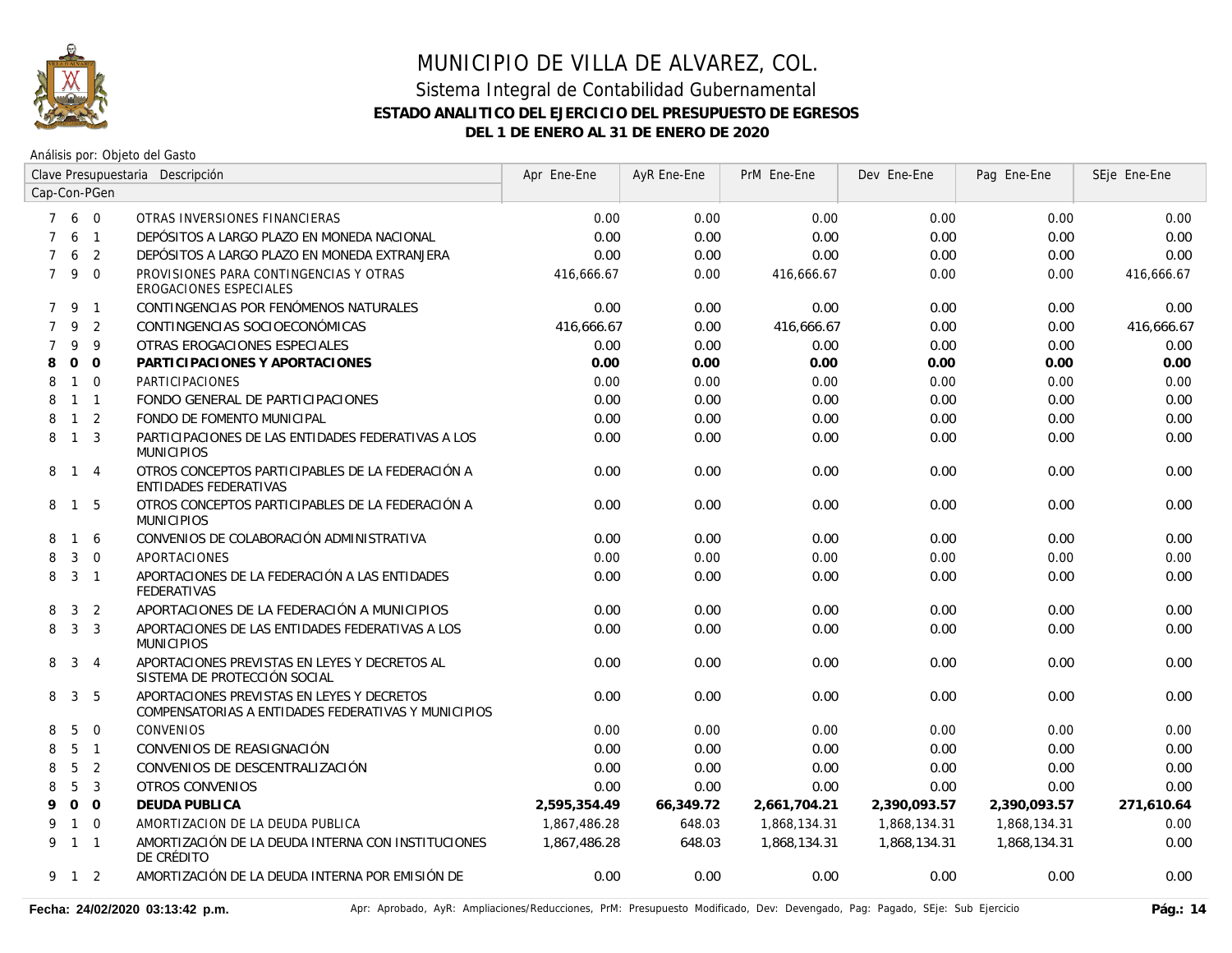

Análisis por: Objeto del Gasto

| Clave Presupuestaria Descripción |                |                |                                                                                    | Apr Ene-Ene | AyR Ene-Ene | PrM Ene-Ene | Dev Ene-Ene | Pag Ene-Ene | SEje Ene-Ene |
|----------------------------------|----------------|----------------|------------------------------------------------------------------------------------|-------------|-------------|-------------|-------------|-------------|--------------|
| Cap-Con-PGen                     |                |                |                                                                                    |             |             |             |             |             |              |
|                                  |                |                | <b>TÍTULOS Y VALORES</b>                                                           |             |             |             |             |             |              |
|                                  | 9 1 3          |                | AMORTIZACIÓN DE ARRENDAMIENTOS FINANCIEROS<br><b>NACIONALES</b>                    | 0.00        | 0.00        | 0.00        | 0.00        | 0.00        | 0.00         |
|                                  | 9 1 4          |                | AMORTIZACIÓN DE LA DEUDA EXTERNA CON INSTITUCIONES<br>DE CRÉDITO                   | 0.00        | 0.00        | 0.00        | 0.00        | 0.00        | 0.00         |
|                                  | 9 1 5          |                | AMORTIZACIÓN DE DEUDA EXTERNA CON ORGANISMOS<br>FINANCIEROS INTERNACIONALES        | 0.00        | 0.00        | 0.00        | 0.00        | 0.00        | 0.00         |
| 9                                | 1 6            |                | AMORTIZACIÓN DE LA DEUDA BILATERAL                                                 | 0.00        | 0.00        | 0.00        | 0.00        | 0.00        | 0.00         |
|                                  | 9 1 7          |                | AMORTIZACIÓN DE LA DEUDA EXTERNA POR EMISIÓN DE<br>TÍTULOS Y VALORES               | 0.00        | 0.00        | 0.00        | 0.00        | 0.00        | 0.00         |
|                                  | 9 1 8          |                | AMORTIZACIÓN DE ARRENDAMIENTOS FINANCIEROS<br>INTERNACIONALES                      | 0.00        | 0.00        | 0.00        | 0.00        | 0.00        | 0.00         |
| 9                                |                | $2 \quad 0$    | INTERESES DE LA DEUDA PUBLICA                                                      | 602.868.21  | 65.701.69   | 668,569.90  | 521.959.26  | 521,959.26  | 146.610.64   |
| 9                                | $2 \quad 1$    |                | INTERESES DE LA DEUDA INTERNA CON INSTITUCIONES DE<br>CRÉDITO                      | 602,868.21  | 65,701.69   | 668,569.90  | 521,959.26  | 521,959.26  | 146,610.64   |
| 9                                | 2 2            |                | INTERESES DERIVADOS DE LA COLOCACIÓN DE TÍTULOS Y<br><b>VALORES</b>                | 0.00        | 0.00        | 0.00        | 0.00        | 0.00        | 0.00         |
|                                  | 9 2 3          |                | INTERESES POR ARRENDAMIENTOS FINANCIEROS<br><b>NACIONALES</b>                      | 0.00        | 0.00        | 0.00        | 0.00        | 0.00        | 0.00         |
| 9                                | 2              | $\overline{4}$ | INTERESES DE LA DEUDA EXTERNA CON INSTITUCIONES DE<br>CRÉDITO                      | 0.00        | 0.00        | 0.00        | 0.00        | 0.00        | 0.00         |
|                                  | 9 2 5          |                | INTERESES DE LA DEUDA CON ORGANISMOS FINANCIEROS<br><b>INTERNACIONALES</b>         | 0.00        | 0.00        | 0.00        | 0.00        | 0.00        | 0.00         |
| 9                                |                | 2 6            | INTERESES DE LA DEUDA BILATERAL                                                    | 0.00        | 0.00        | 0.00        | 0.00        | 0.00        | 0.00         |
| 9                                | 2 7            |                | INTERESES DERIVADOS DE LA COLOCACIÓN DE TÍTULOS Y<br><b>VALORES EN EL EXTERIOR</b> | 0.00        | 0.00        | 0.00        | 0.00        | 0.00        | 0.00         |
| 9                                |                | 2 8            | INTERESES POR ARRENDAMIENTOS FINANCIEROS<br><b>INTERNACIONALES</b>                 | 0.00        | 0.00        | 0.00        | 0.00        | 0.00        | 0.00         |
| 9                                | 3              | $\overline{0}$ | COMISIONES DE LA DEUDA PUBLICA                                                     | 0.00        | 0.00        | 0.00        | 0.00        | 0.00        | 0.00         |
| 9                                | 3              | $\overline{1}$ | COMISIONES DE LA DEUDA PÚBLICA INTERNA                                             | 0.00        | 0.00        | 0.00        | 0.00        | 0.00        | 0.00         |
| 9                                | 3              | $\overline{2}$ | COMISIONES DE LA DEUDA PÚBLICA EXTERNA                                             | 0.00        | 0.00        | 0.00        | 0.00        | 0.00        | 0.00         |
| 9                                | $\overline{4}$ | $\Omega$       | <b>GASTOS DE LA DEUDA PUBLICA</b>                                                  | 0.00        | 0.00        | 0.00        | 0.00        | 0.00        | 0.00         |
| 9                                | $\overline{4}$ | $\overline{1}$ | GASTOS DE LA DEUDA PÚBLICA INTERNA                                                 | 0.00        | 0.00        | 0.00        | 0.00        | 0.00        | 0.00         |
| 9                                | $\overline{4}$ | 2              | GASTOS DE LA DEUDA PÚBLICA EXTERNA                                                 | 0.00        | 0.00        | 0.00        | 0.00        | 0.00        | 0.00         |
| 9                                | 5              | $\Omega$       | <b>COSTO POR COBERTURAS</b>                                                        | 0.00        | 0.00        | 0.00        | 0.00        | 0.00        | 0.00         |
| 9                                | 5              | $\overline{1}$ | <b>COSTOS POR COBERTURAS</b>                                                       | 0.00        | 0.00        | 0.00        | 0.00        | 0.00        | 0.00         |
| 9                                | 6              | $\Omega$       | APOYOS FINANCIEROS                                                                 | 0.00        | 0.00        | 0.00        | 0.00        | 0.00        | 0.00         |
| 9                                | 6              | $\overline{1}$ | APOYOS A INTERMEDIARIOS FINANCIEROS                                                | 0.00        | 0.00        | 0.00        | 0.00        | 0.00        | 0.00         |
| 9                                | 6              | $\overline{2}$ | APOYOS A AHORRADORES Y DEUDORES DEL SISTEMA                                        | 0.00        | 0.00        | 0.00        | 0.00        | 0.00        | 0.00         |

Fecha: 24/02/2020 03:13:42 p.m. **Aprichationes/Aprical AyR: Ampliaciones/Reducciones, PrM: Presupuesto Modificado, Dev: Devengado, Pag: Pagado, SEje: Sub Ejercicio Pág.: 15**